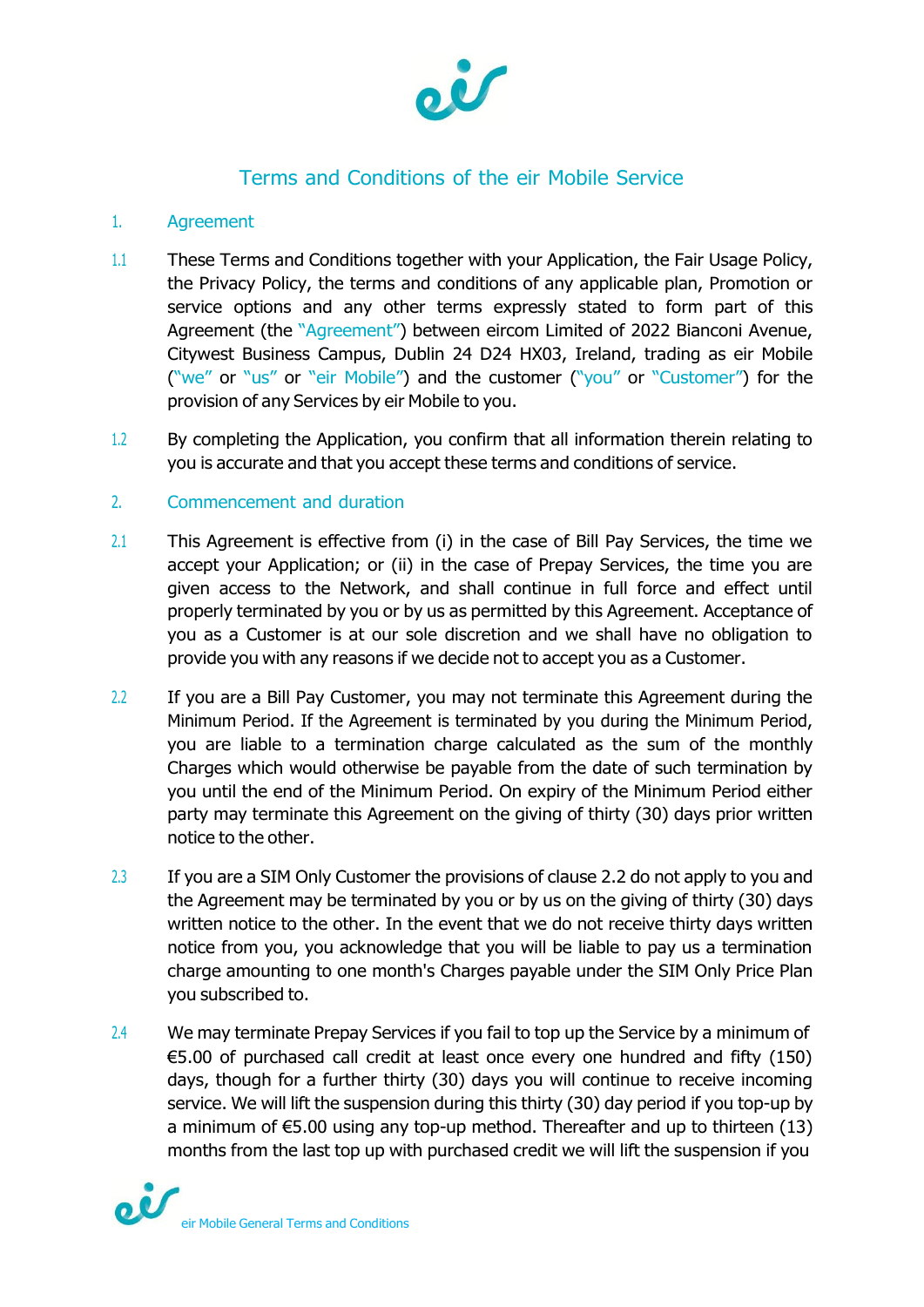

contact customer care to top up by a minimum of €5.00 of purchased call credit. Upon expiry of the thirteen (13) month period we may unilaterally terminate this Agreement without notice to you. We will attempt to advise you of an impending suspension if you fail to meet the minimum requirement for applying call credit to the Services. If the Services have been suspended because of a failure to apply such a minimum top-up, eir Mobile will remove any credit remaining on your account after two hundred and forty (240) days from the last top up with purchased credit. Additionally, if your account is terminated for any reason, you will lose any call credit remaining on your account at the time the Services are terminated unless the Services are terminated as a result of a Move, in which case any remaining purchased call credit will be refundable to you, if claimed within ninety (90) days of the Move. A prepay balance refund administration charge applies to such refunds.

- $2.5$  In the event that you are a consumer concluding a distance contract with us, within the meaning of the EC (Consumer Information, Cancellation and Other Rights) Regulations 2013 you shall, on written notice to us and subject to returning all Equipment (to include any chargers or ancillary equipment supplied) to us, have the right to cancel the Services within fourteen days (14) of completion of the Contract, which shall in the case of provision of Services be on the day the Services are installed. In the case of contracts for the delivery of goods, such sale of mobile handsets, and mobile broadband devices, this will be within fourteen (14) days of the date of delivery of the goods. The Customer shall remain liable for any Charges incurred prior to such cancellation.
- 2.6 This Agreement is personal to you. You may not assign this Agreement without the prior written consent of eir Mobile. We may assign novate or create security over this Agreement to any eir Group Company or to any third party without consent.
- 2.7 If this Agreement is being entered into by or on behalf of a business or not-for-profit organisation, the Customer in such circumstances agrees (unless otherwise advised by eir) to waive the provisions of Article 102(1), (3) and (5) of the European Electronic Communications Code (EU Directive 2018/1972) which relate to the provision of a contract summary, contract information and a facility to monitor usage and to be notified when a service included in your plan is fully consumed.

#### 3. Service

3.1 We will use reasonable efforts once you have received your eir Mobile SIM Card to connect and activate your eir Mobile SIM Card within one (1) Business Day, or as soon as practicable thereafter and to make Services available to you at all times. In order to access the Services using the Equipment you must be in an area of the Network covering the Services concerned. Certain features / services are dependent on you being located within a 3G, 4G or 5G network and may be unavailable, if you travel, or are, outside of such network. In addition, both quality

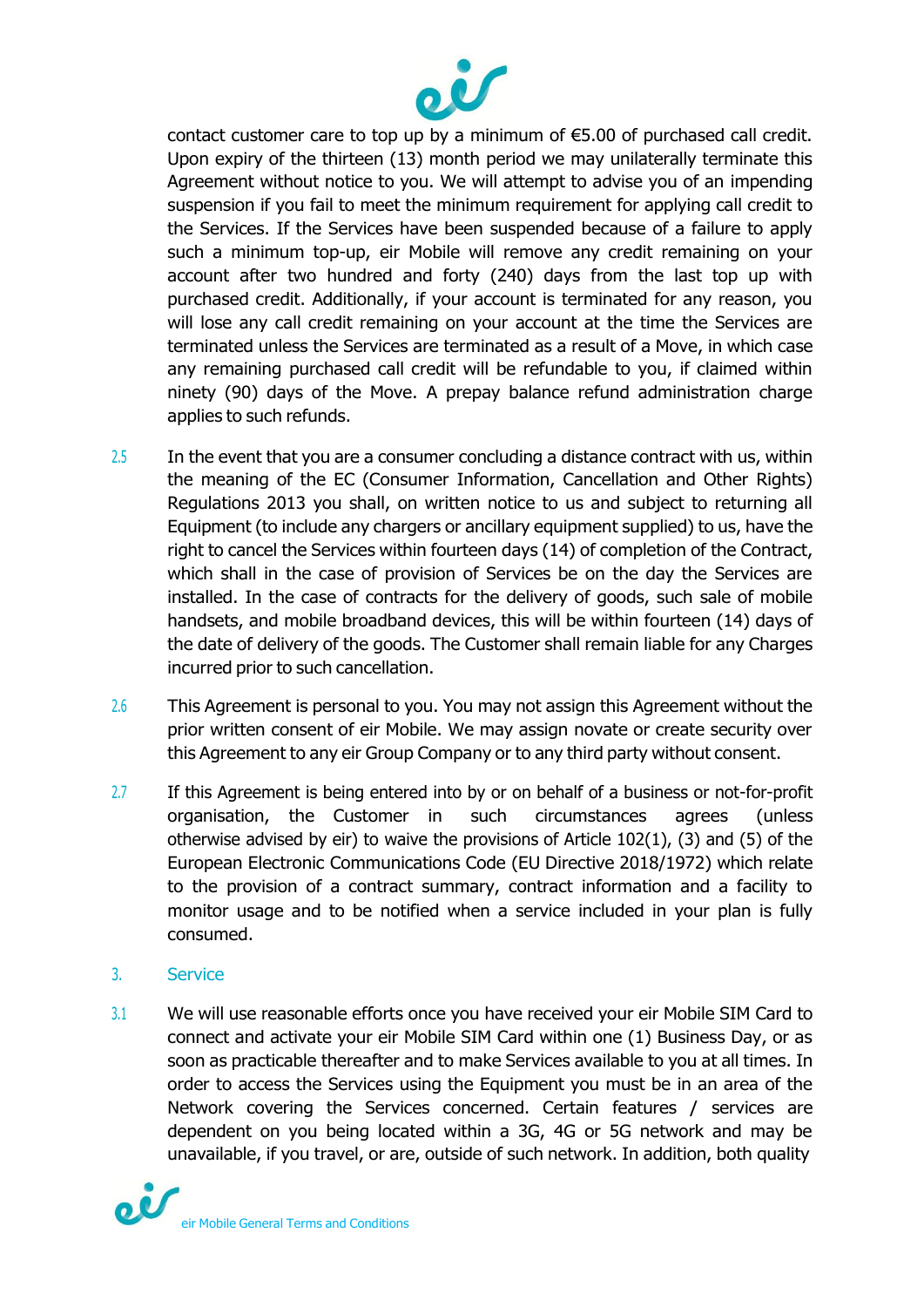

and availability of the Services are affected by factors which could cause radio interference, such as physical obstructions, atmospheric conditions, technical faults in the Network including in other telecommunications networks through which the Services may be relayed or other matters beyond our control. We cannot guarantee that you will reach maximum speed advertised. Speed of internet connection assumes the Network and components are working at optimum speeds and capacity. Additionally, certain functionality (e.g. video calling) may only be available if you are calling another person who is also 3G 4G or 5G enabled and within a 3G 4G or 5G network.

- 3.2 Information regarding eir Mobile's estimated maximum attainable mobile internet speed in any particular geographical area is available on the mobile coverage maps published on the eir Mobile web site from time to time. There are a number of factors that can influence the speed of your line and the quality or performance of the Service. These are set out at clause 3.1.
- 3.3 In the event of any continuous or regularly recurring discrepancy between the actual performance of the Service and the speeds set out, the Customer shall be entitled to exit the Agreement without penalty where the relevant facts in relation to the actual performance of the Service are established by a monitoring mechanism certified by the national regulatory authority ("ComReg"). For the purposes of this clause 3.3 "continuous or regularly recurring" means that the Customer has raised the matter with eir Mobile in accordance with eir Mobile's Customer Care Code of Practice for Complaint Handling, eir Mobile has been given the opportunity to remedy the situation and the Service is still not achieving the speeds for three (3) consecutive days following all remedial actions being taken by eir Mobile.
- 3.4 Volume limitations may result in an interruption to your internet service and/or additional usage charges. Speed and other quality of service parameters such as latency or jitter in the transmission of data or packet loss can result in internet access slowing down, web pages failing to load or problems with services like VOIP. Certain applications such as video or audio applications may suffer from momentary interruptions and it may take more time to complete a task that involves downloading or uploading data, a file, audio or video from the internet.
- 3.5 We may issue reasonable instructions concerning the use of the Service including concerning self-installation of the Service and details as to minimum system requirements.
- 3.6 Reliance on Call Content is at your sole risk. eir Mobile shall not be liable for any Call Content sent or received by you. eir Mobile makes no representation as to the quality, accuracy, correctness, completeness or suitability of any Call Content. You acknowledge that Call Content may be protected by copyright, trademark or other intellectual property rights.

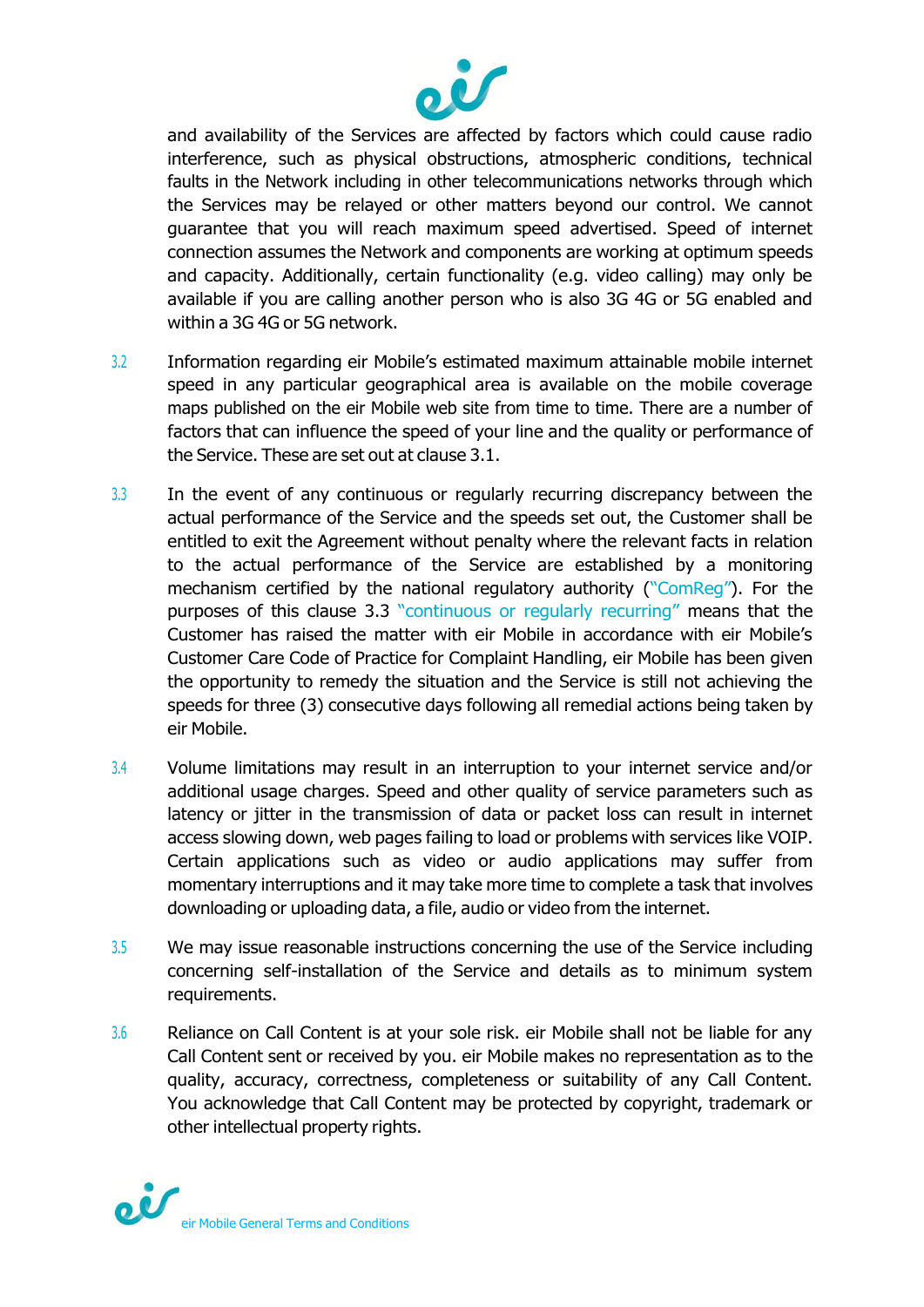

3.7 eir Mobile makes no representation and gives no warranty as to the performance of any Third Party Services. We may withdraw access to Third Party Services at any time. Third Party Services are used at your sole risk and we are not liable for any loss or damage suffered by you arising from the use of such Third Party Services. eir Mobile may be required to bill you for such services. This provision includes, but is not limited to, the use of the Services to access third party websites not controlled by eir Mobile. eir Mobile accepts no responsibility for same, their content or services and no endorsement or approval of such sites by eir Mobile may be implied.

### 4. Equipment and the Number

- 4.1 You do not own the Number allocated to you. We can change the Number at our discretion and will not be liable for any loss or damage, direct or indirect, which might arise from such change.
- 4.2 The eir Mobile SIM Card remains our property at all times. All other Equipment (excluding the eir Mobile SIM Card) shall remain the property of eir Mobile until the expiry of the Minimum Period.
- 4.3 You will ensure that all eir Mobile instructions (including any instruction manuals relating to the Equipment) are followed correctly in using the Equipment and we shall have no liability arising from your failure to follow such instructions. You will maintain the Equipment in good working order. You are solely responsible for the manner in which the Equipment is used.
- 4.4 We will have no liability for any equipment, plug-ins or other devices, hardware or software provided by you, rather than the Equipment provided by us, for use in connection with the Services. Any such equipment must be compatible with the Services, must not cause damage or loss to the Services, the Network or the Equipment and must be used in accordance with relevant instructions, safety and security procedures.
- 4.5 In response to any incident or external threat to the Network, we may intervene, by means of filtering, blocking, or rate-limiting certain traffic flows to control the operation of the Network which may result in a degradation of the quality of the Service.
- 5. Your obligations

You agree as follows:

5.1 to provide all information, as may be reasonably required by eir Mobile, to enable us to deliver the Services to you and/or in relation to the investigation of any alleged offences relating to the use or provision of the Services;

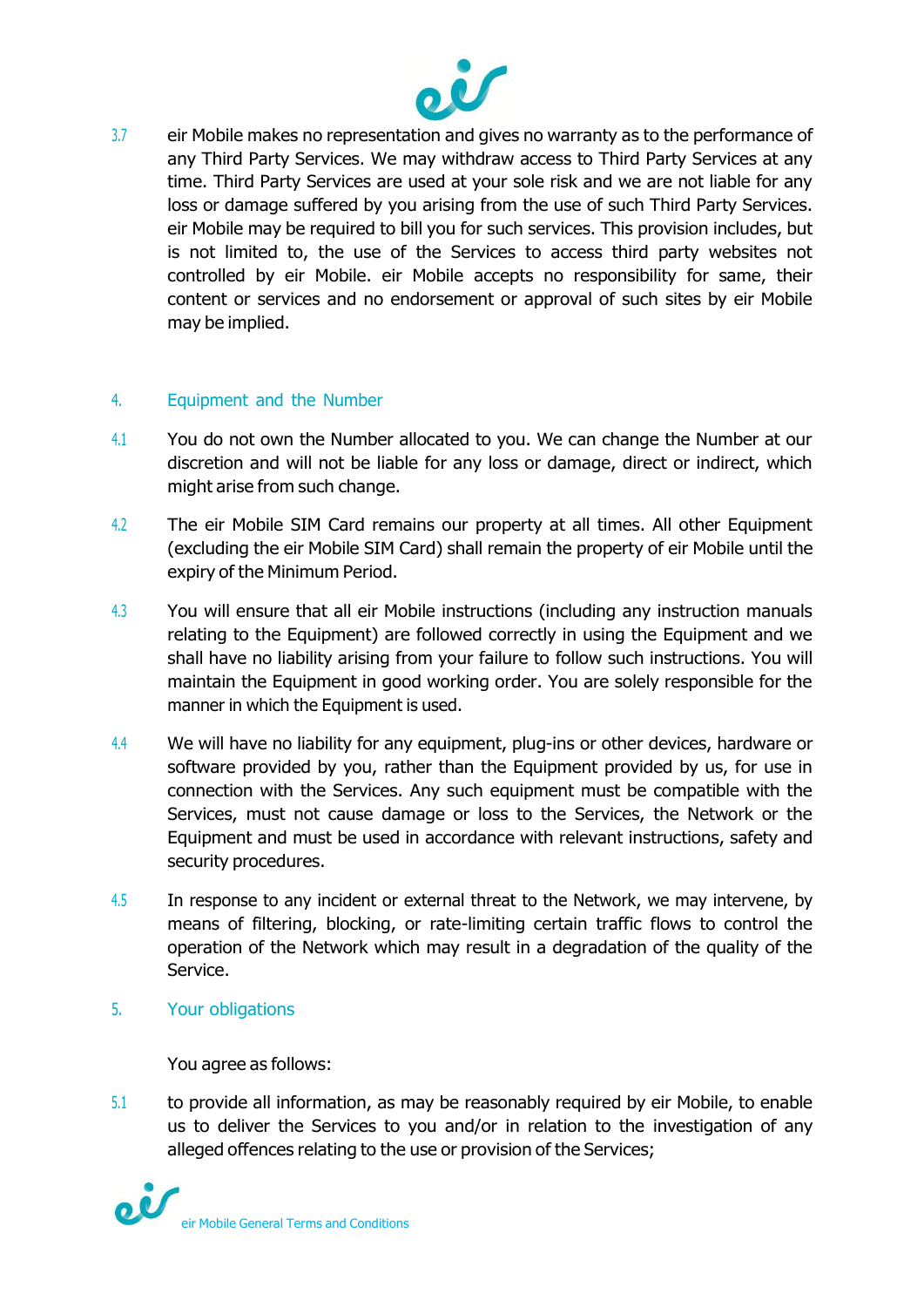

- 5.2 not to use (or allow others to use) the Services, the Network or the Equipment:
	- (a) for any improper, indecent, unlawful, immoral or fraudulent purpose;
	- (b) to cause any nuisance, injury, offence, or annoyance to any person or for the transmission of material which is, may be or is intended to be defamatory, offensive, abusive, obscene, indecent or menacing;
	- (c) in a manner which may impinge in any way upon other customer's ability to use or access the Services or which may damage or put at risk the Network or the Equipment or which, in our absolute discretion makes excessive or unusual demand on the Service or Network;
	- (d) for the infringement of the intellectual property rights, including but not limited to copyright, of any person;
	- (e) in a manner which does not comply with any relevant legislation or licence or with any instructions or direction given by us from time to time;
	- (f) in any way which infringes the proprietary rights in any software;
	- (g) in a manner contrary to this Agreement.

eir Mobile reserves the right to notify any relevant agencies or authorities where the Customer is in breach of the obligations in clause 5.2 or otherwise.

- 5.3 to indemnify and hold us harmless against all liabilities, claims, damages, losses, expenses, costs and proceedings howsoever arising from or in connection with use of the Service, the Network or the Equipment in breach of clause 5.2;
- 5.4 that the Services are provided solely for your use and you will not resell or attempt to resell the Services (or any part of them) to any third party without the prior written consent of eir Mobile;
- 5.5 to only use an eir Mobile handset on the Network and not on the network of any other Service Provider (save for Roaming) unless you have been provided with an Unlocking Code by us (please contact eir via our Contact Us section on [https://www.eir.ie/about/contact\)](https://www.eir.ie/about/contact). A Charge may apply for unlocking your handset;
- 5.6 to maintain the confidentiality of all user details assigned to you to enable you to use the Services or access the Network;
- 5.7 to comply with the reasonable requests and directions of eir Mobile concerning the use of the Services;
- 5.8 to promptly notify eir (see the Contact Us section on [https://www.eir.ie/about/contact\)](https://www.eir.ie/about/contact) to inform us of any change of name, address or other contact details from these provided in your Application;

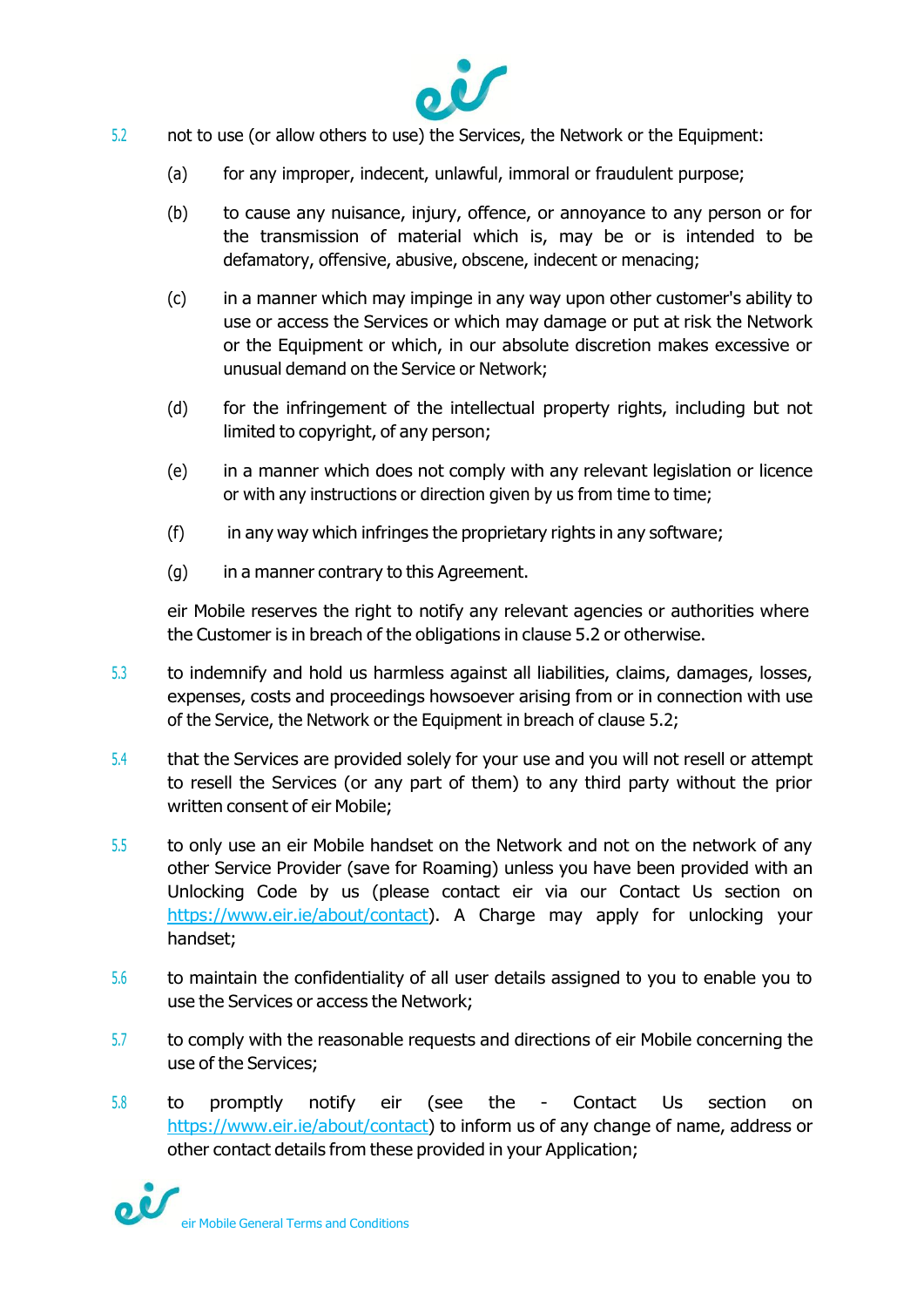

- 5.9 to tell us immediately if your Equipment (in particular your eir Mobile SIM Card) is lost or stolen or your eir Mobile SIM Card is damaged. You will remain liable for all Charges incurred until you do so. We will provide a replacement eir Mobile SIM Card to you and you will be liable to pay a charge for the replacement eir Mobile SIM Card as set out at [www.eir.ie/group/pricing/eir\\_mobile/](https://www.eir.ie/group/pricing/eir_mobile/)
- 5.10 to promptly pay all Charges in accordance with clause 6; and
- 5.11 to ensure that all persons having access to the Services or the Equipment comply with this Agreement. You are responsible for the acts and omissions of your employees and agents and any other person you authorise or allow to use the Services or the Equipment from time to time and you are liable for any failure by such person to comply with these terms and conditions.
- 6. Payment, Charges and Price Plans
- 6.1 You must pay for all Charges incurred through your eir Mobile SIM Card whether or not incurred by you personally. We will make every effort to ensure that all messages are delivered, however you will be liable for all Charges in respect of any MMS and SMS messages that are not delivered.
- 6.2 Services may be available on the basis of different Price Plans with different rates of Charges. We may vary the Charges at any time at our discretion. In the event that Charges are varied we will post notification of such changes on our web site, in stores and/or notify you through the Services (e.g. SMS), by e-mail or by post. You may therefore not receive notification if we have no contact details for you. Details of Price Plans and Charges are available on [www.eir.ie](http://www.eir.ie/) or by request to eir Mobile, 2022 Bianconi Avenue, Citywest Business Campus, Dublin 24 D24 HX03.
- 6.3 eir Mobile reserves the right, in its sole discretion, at all times to migrate customers to other Price Plans, to amend or vary the terms and conditions of a Promotion or to withdraw or terminate a Promotion, generally in whole or part, at any time from any Customer, on reasonable notice. For the latest terms and conditions of a Promotion, please visit [www.eir.ie.](http://www.eir.ie/)
- 6.4 You will be liable to pay VAT on the Charges.
- 6.5 We will invoice Bill Pay Services monthly in advance for fixed Charges, and monthly in arrears for connection, calls, text messages (SMS), data units and other nonfixed Charges. Payment is due on the date specified on the invoice. We reserve the right to include Charges from a prior billing period in any invoice where the time period for calculation of the appropriate usage rate makes this necessary. We will send all invoices and notices to your billing address shown on your Application unless you contact eir (eir via our Contact Us section on [https://www.eir.ie/about/contact\)](https://www.eir.ie/about/contact) and provide an alternative address.
- 6.6 Every invoice and notice from us to you will be deemed served forty eight (48) hours after posting or on earlier proof of delivery. We reserve the right to alter

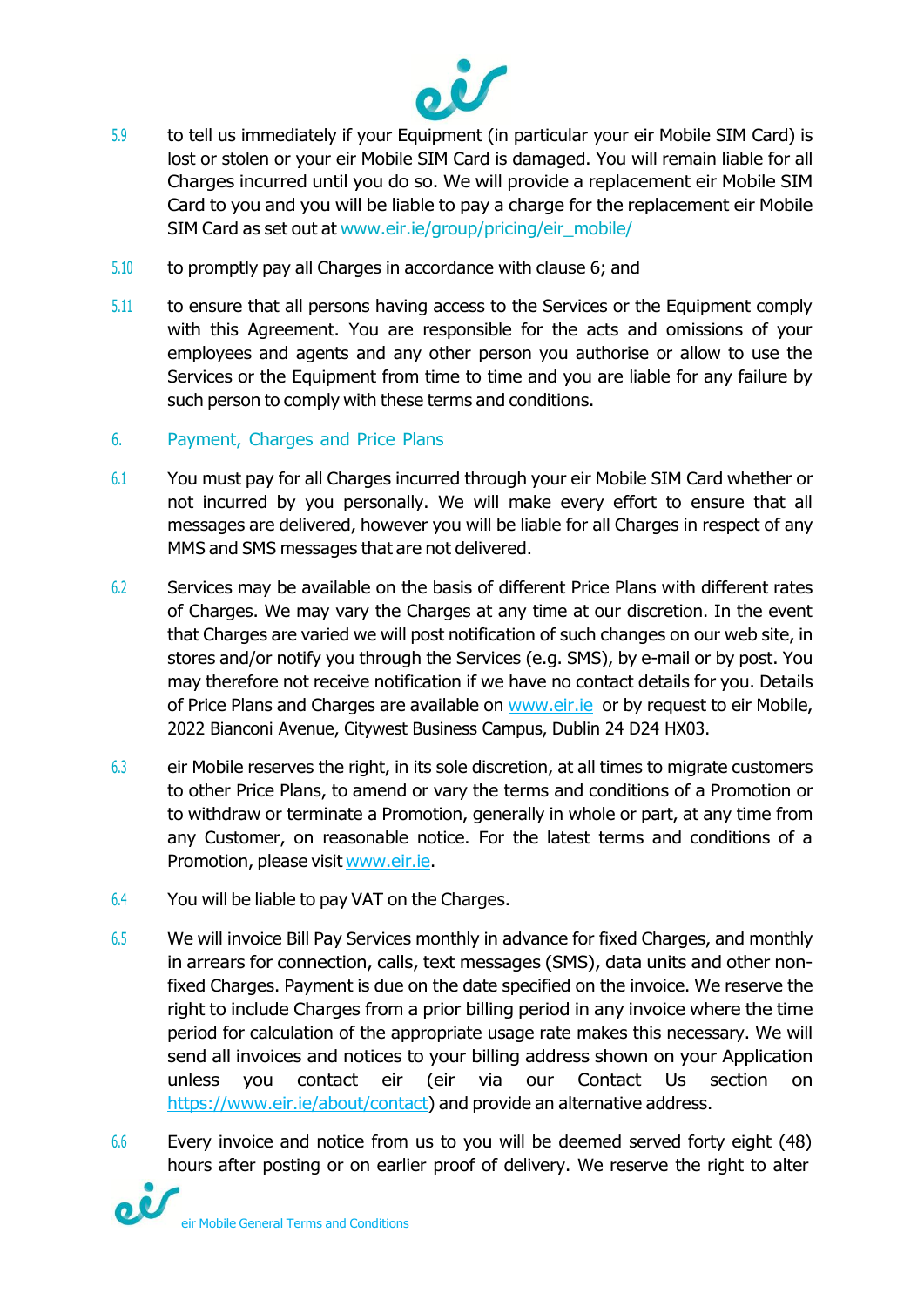

invoicing periods, charge interest on overdue payments at two per cent (2%) above the Central Bank of Ireland prevailing base rate from due date to receipt of payment, contact you directly through the Services (e.g. SMS), by e-mail, by post or by telephone in relation to overdue payments and to fix a credit limit on your account and to discontinue the Services without notice if the limit is exceeded.

- 6.7 As a Bill Pay Customer you may apply to change from your Price Plan (other than from SIM Only to another plan, which would require you to enter into a new agreement with us) to a higher Price Plan with effect from the beginning of any charging period by giving us at least thirty (30) days advance written notice or by calling eir Mobile Customer Care. You can only change to a lower Price Plan (including a SIM only plan) after the conclusion of your existing Minimum Period, or upon settlement of termination charges for your prior Price Plan in accordance with clause 14, unless we specify otherwise, and where, at the time of requesting or effecting the change, you do not have unpaid amounts owing.
- 6.8 We can seek an Advance Payment and/or Deposit to enable you to Roam or to access some or all of the Services or Third Party Services. In addition, pending credit checking, we may seek an Advance Payment and/or Deposit to enable you to Roam or to access the Services or Third Party Services. We may set off such amounts against any amounts due by you to eir Mobile or any eir Group Company.
- 6.9 eir Mobile may apply a limit to the amount of unpaid Charges that you may incur and may alter this limit from time to time and may consolidate Customer accounts for the purpose of aggregating any balance due. You remain liable for all charges incurred by multiple users on your account.
- 6.10 In the event that payments under this Agreement are overdue, eir Mobile reserves the right to suspend or disconnect the Services and/or other telecommunications services, including fixed line services, supplied by an eir Group Company to the Customer.
- 6.11 You agree that we may freely transfer existing and/or future debts to or from any accounts held by you with any other eir Group Company without notice. You agree that we may contact any person named in any proof of identity and/or references provided by you in order to verify the accuracy (or continuing accuracy) thereof.
- 6.12 If you are a Prepay Service Customer and have incurred Charges for Services in excess of the credit standing to your account (or accounts), credit subsequently added by you to your account will firstly be used to discharge any balance owed to us.
- 6.13 As a Prepay Service Customer, you are entitled to a maximum amount of €280 call credit on your account at any one time.
- 6.14 In the event that you exceed your inclusive data allowance as provided for in your tariff plan, additional Charges will apply. If you exceed your inclusive data

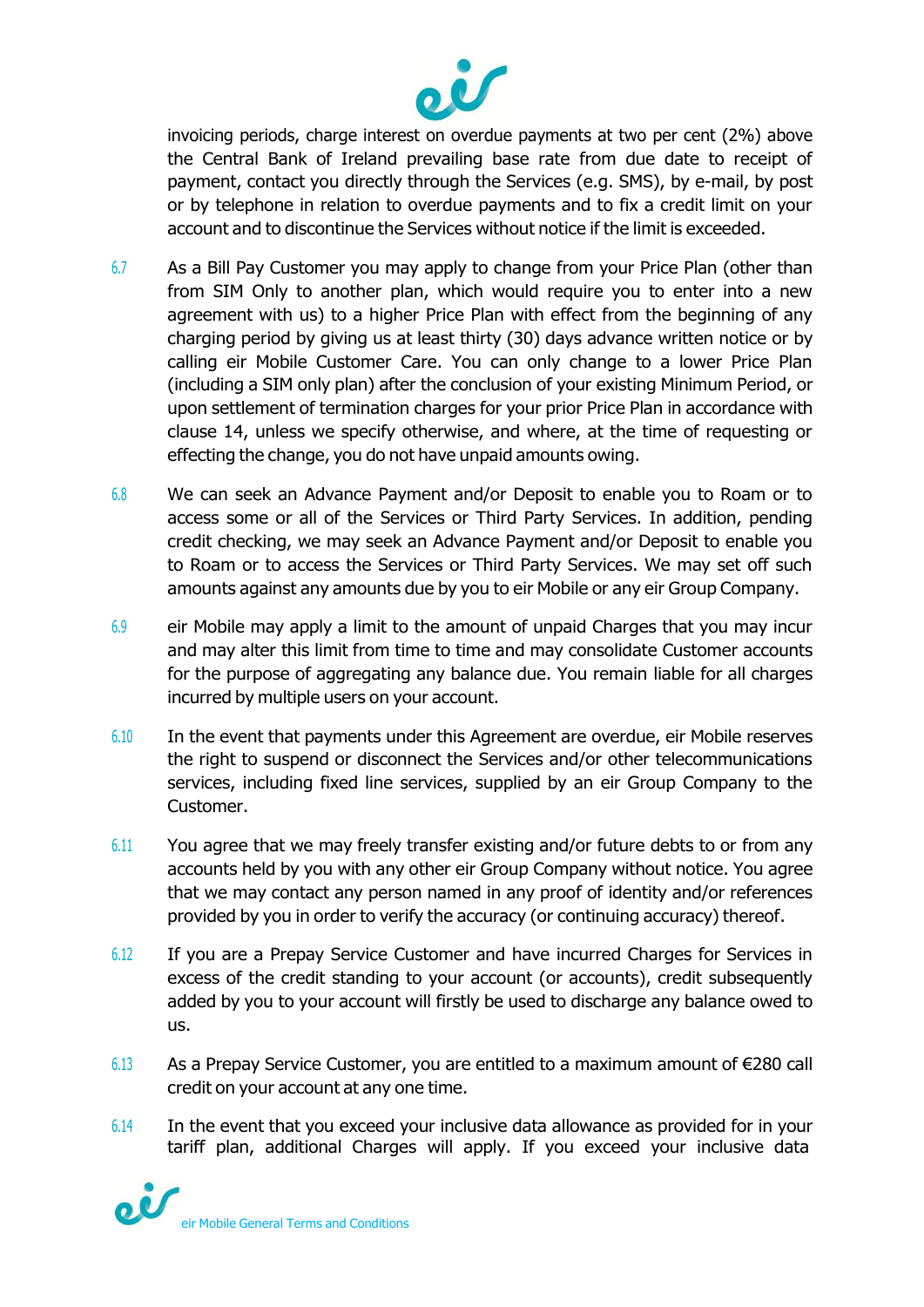

allowance, you will be billed at eir Mobile standard rates as detailed at [www.eir.ie/group/pricing/eir\\_mobile/](https://www.eir.ie/group/pricing/eir_mobile/)

Alternatively you may opt to purchase eir Mobile data add ons here:

- Billpay <https://www.eir.ie/mobile/bill-pay/add-ons/>
- Prepay <https://www.eir.ie/mobile/prepay/add-ons/>
- 6.15 You can block premium rate SMS involving numbers beginning with 53 and 57, being sent or received. For details on how to apply and manage the SMS bar see <https://www.eir.ie/support/mobile/set-up-premium-rate-sms-barring/>**.**
- 6.16 Customers are subject to a time and volume based roaming fair use policy which may result in a surcharge on roaming calls, SMS and data usage if the total duration of roaming presence exceeds the total duration of domestic presence and the total volume of roaming usage exceeds the total volume of domestic usage, in any given period of four (4) months. Customers will be advised two (2) weeks in advance of the imposition of such roaming surcharges. This is in addition to any volume based roaming limits that may apply to the data allowance associated with your Price Plan.
- 6.17 Annual Price Increase: If you are a new, upgrading or re-contracting Customer (excluding Prepay Service Customers) on or after 12 May 2022, your Agreement will be subject to an annual price increase from April of each year, with the first annual price increase to take effect from April 2023. This annual price increase will be applied from your April bill. This means your monthly Charge will increase by no more than an amount equal to your then undiscounted monthly Charge multiplied by the annual Consumer Price Index rate (i.e. the % annual change in the preceding December) published by the Central Statistics Office for January of each year (the "CPI Rate") plus an additional 3% to reflect ongoing investments eir makes in its network, products and services. In the event that the CPI Rate is negative, then no CPI amount is applicable but the additional 3% will still apply. eir will publish the total applicable percentage increase in February of each year in the relevant annual price increase section of the eir Price List at eir.ie/group/pricing/ For the avoidance of doubt, any annual price increase to your monthly Charge under this clause 6.17 shall not constitute a variation or a change to your Agreement and will not give the Customer the right to terminate this Agreement. Where the Customer purchases more than one Service from eir and each is subject to an annual price increase the amount of the price increase is calculated on each Service separately. New, upgrading or re-contracting Customers (excluding Prepay Service Customers) that enter into an Agreement in the month of March of each year will not be subject to the annual price increase until April in the following year (e.g. a Customer that signs up to an Agreement in March 2023 will not be subject to the annual price increase until April 2024).

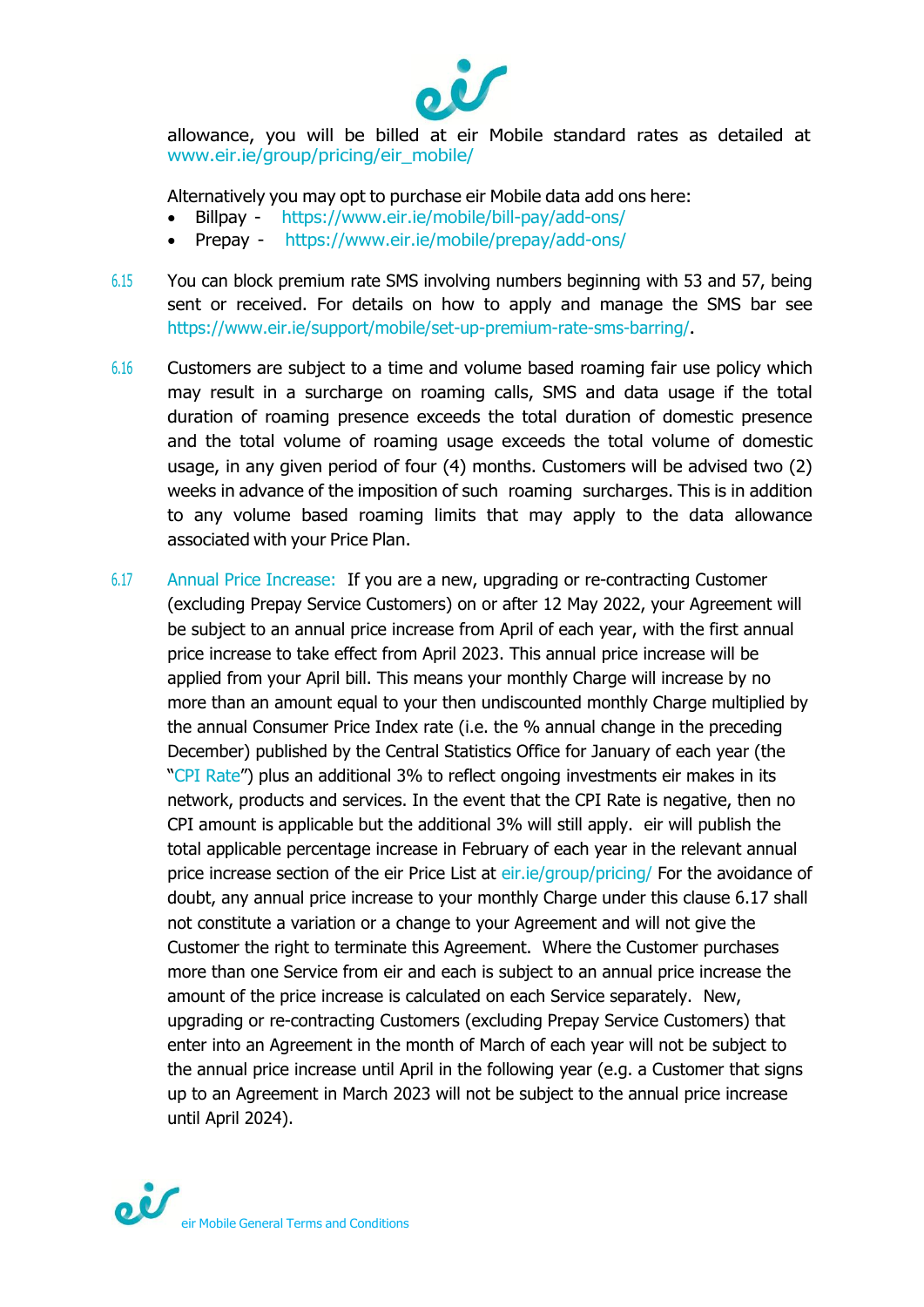

### 7. Insurance

We may offer you insurance to cover accidental damage to and loss of certain of the Equipment. This policy will be subject to its own terms and conditions and will be governed by an agreement between you and the insurance company. If you fail to make insurance payments your insurance policy will be invalidated immediately.

### 8. Repairs and Refunds

#### 8.1 Repairs:

- (a) If your phone is faulty and is older than twenty eight (28) days, you will be entitled to a free repair as long as your phone is within its manufacturer's warranty.
- (b) For the duration that your device is being repaired with eir Mobile, eir Mobile will use reasonable efforts to maintain the security of your information, but you acknowledge that eir Mobile is not liable or responsible for any inadvertent loss or damage to (or to any other materials notified above not to be included as part of the repairs process), or any caused through the necessary repairs process (which may include deletion of information). It is your responsibility to remove and save in advance of sending your phone / broadband for repair.

#### 8.2 Returns:

- (a) You are entitled to a full refund or exchange within fourteen (14) days of your phone/broadband device being dispatched to you. This is in accordance with the European Union (Consumer Information, Cancellation and Other Rights) Regulations 2013.
- (b) Please note the European Union (Consumer Information, Cancellation and Other Rights) Regulations 2013 do not apply to business customers.
- (c) If your phone/broadband device is faulty, you may return it for a full refund or exchange within the first twenty eight (28) days of the phone/broadband device being dispatched to you.
- (d) You are solely responsible for returning your phone/broadband device and all associated items received with your purchase in the returns pack we have provided. eir Mobile is not liable or responsible for any loss or delay caused through the postal system and would advise you that it is your responsibility should you wish to apply tracking or insurance to the package.
- (e) Please note that we require the return of the phone/broadband device and all associated items (as may be further specified under our returns policy)

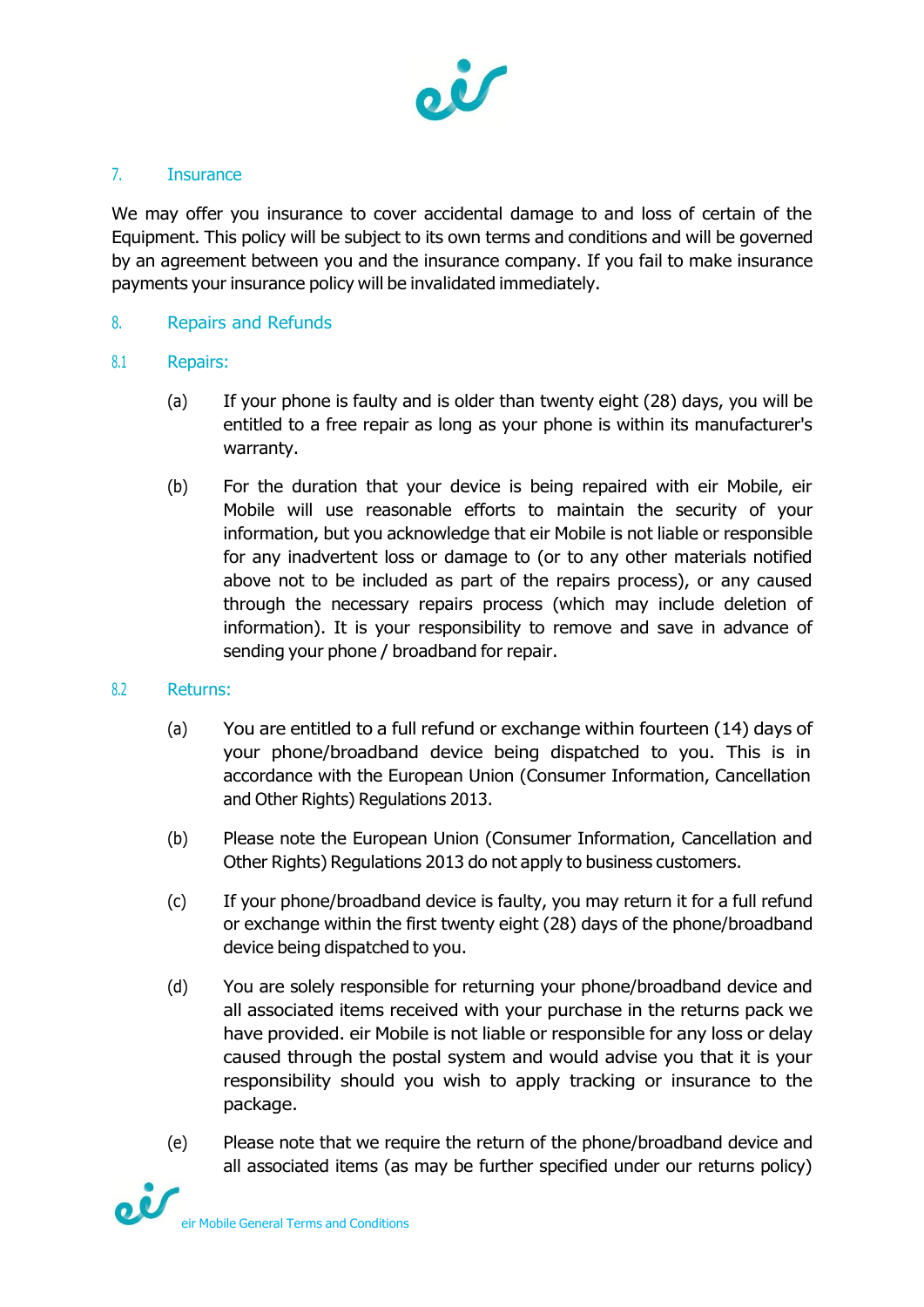

and a valid proof of purchase within ten (10) Business Days from the date of submitting your valid returns request. Should you fail to make a valid returns request (i.e. not within the specified period from the time of purchase), fail to return the relevant phone/broadband device, fail to return all associated items, or do not return same within the specified time above, you acknowledge and note that

(f) eir Mobile will not be bound or obliged to accept your return and will not issue a refund in respect of same. Furthermore, should you be a bill pay customer, you acknowledge that eir Mobile may apply full termination charges, to recover the cost of the phone/broadband device supplied. If a fault appears in your phone/broadband device after the timeframe referred to here, please note that our repairs policy and procedure will apply. See <http://support.eir.ie/mobile> for more details.

#### 8.3 Refunds:

- (a) Your application for a cancellation and refund will be construed as a request for an immediate termination of your eir Mobile telephony service and you acknowledge that your service may be ceased at any time prior to your return.
- (b) You will remain liable for all usage incurred up to the time of actual termination and for any termination charges if all goods are not returned in accordance with these terms.

# 9. General Terms for Promotions

- 9.1 The following terms and conditions apply generally to all Promotions from time to time (unless explicitly stated otherwise in the Promotion terms and conditions).
- 9.2 Promotions cannot be availed of by a Customer when Roaming outside the Territory, nor when using the Services in the Territory to a receiver located outside of the Territory (applicable to all Services).
- 9.3 Promotions require online registration within sixty (60) days from the point of purchase to continue to avail of the Promotion.
- 9.4 Promotions may take up to one (1) Business Day to take effect on a Customer's Service once the Customer registers for the Promotion.
- 9.5 Promotional in-bundles (for all Services) cannot be used for Roaming.
- 9.6 If a Customer moves from one Price Plan under the Promotion to another noneligible Price Plan, then that Customer will forfeit any benefits attached to that Promotion.

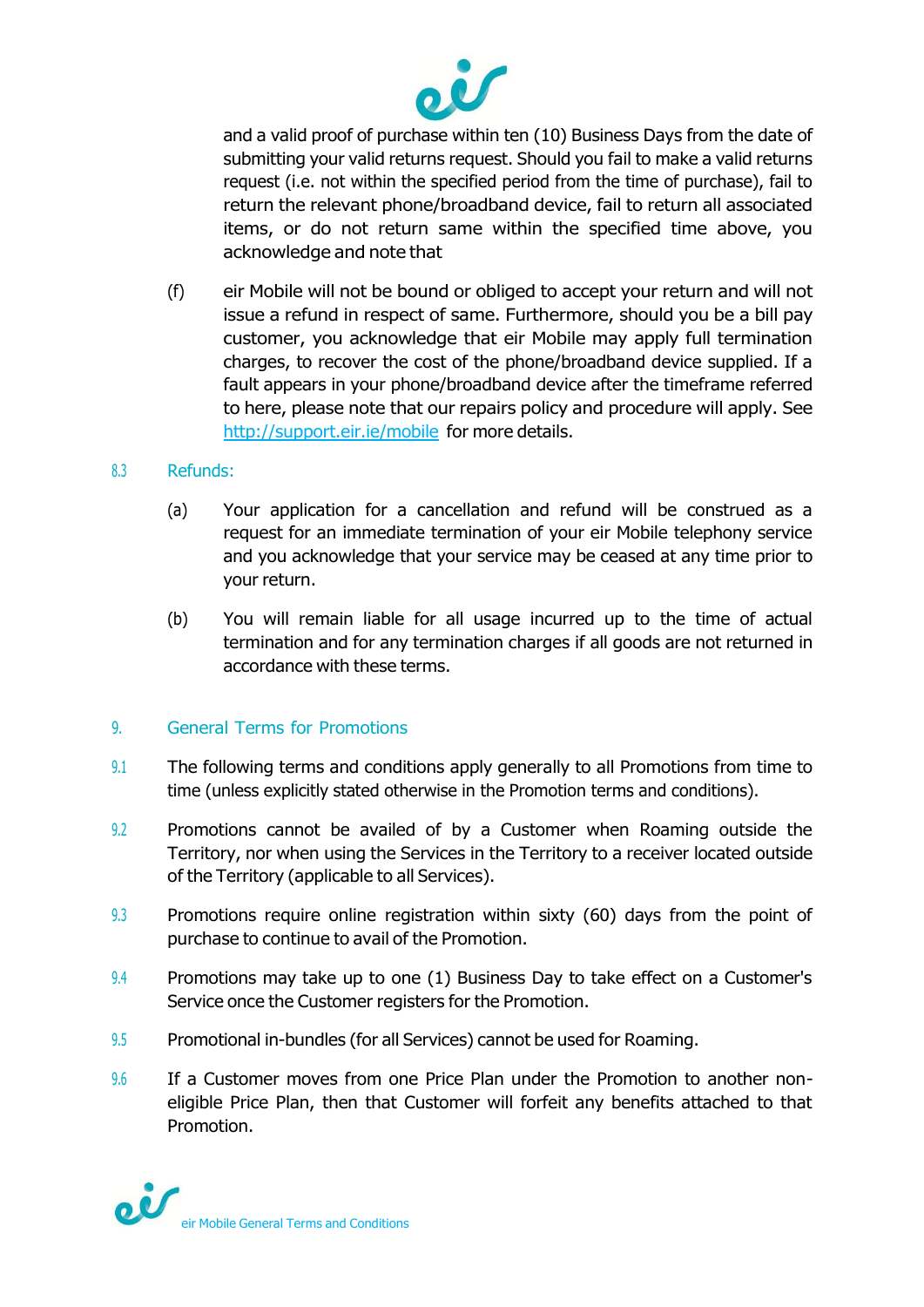

# 10. Directory Services and Caller ID

Unless you specify otherwise to us directly, we will include you and your mobile number for National Directory Enquiry Services. The Network may allow the display of your telephone number on receiving handsets; however you will be able to disable this feature on your mobile phone or device.

## 11. Use of Customer Information

- 11.1 For the purposes of this clause, "eir Mobile" shall mean eircom Limited and its Affiliates. Within this clause "Consent", "Data Controller", "Data Subject", "Personal Data" and "Processing" shall have the same meanings as in the Applicable Data Protection Law and "Processed" and "Process" shall be construed in accordance with the definition of "Processing".
- 11.2 In order for eir Mobile to provide the Services to the Customer it is necessary for eir Mobile to collect and Process Customer Personal Data. These may include processing your application, conducting credit and anti -money laundering checks, supplying you with our products or the Services, administering your customer account, calculating usage and charges, invoicing, customer services and the efficient management of call and Traffic Data. Note that for credit scoring purposes, we may disclose data to, or receive data from, other Affiliates. Pursuant to the provisions of the Applicable Data Protection Law eir Mobile is a Data Controller of the Customer's Personal Data for the purposes of this Agreement. All Personal Data about the Customer which eir Mobile Processes pursuant to this Agreement will be Processed and maintained in accordance with the Privacy Policy and eir Mobile's obligations under the Applicable Data Protection Law.
- 11.3 In respect of the Processing of Personal Data by eir Mobile under or in connection with this Agreement eir Mobile shall:
	- 11.3.1 only Process Personal Data to the extent required to provide the Services to the Customer in accordance with the terms of the Agreement;
	- 11.3.2 save in accordance with the Customer's instructions not otherwise modify, amend or alter the contents of the Personal Data;
	- 11.3.3 comply with its obligations under Article 32 of the GDPR to implement appropriate technical and organisational measures to ensure a level of security appropriate to the risk of the Processing undertaken by eir Mobile under or in connection with the Agreement;
	- 11.3.4 comply with Applicable Data Protection Law.

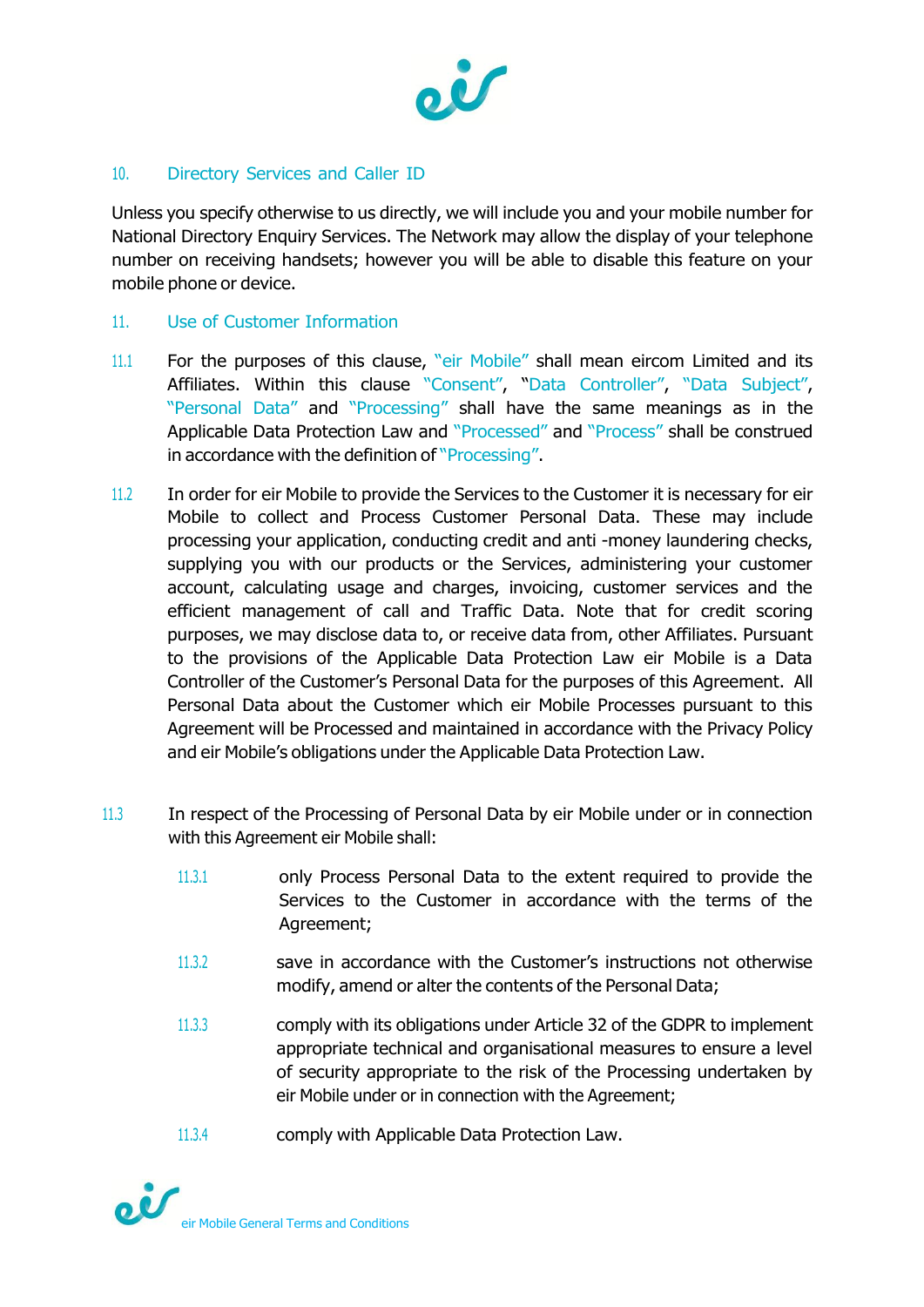

- 11.4 eir Mobile does not disclose the Customer's Personal Data, except:
	- 11.4.1 where the Customer has given eir Mobile Consent;
	- 11.4.2 where eir Mobile is required or permitted to do so by law; or
	- 11.4.3 where necessary for the purposes of this Agreement, to other trusted third party entities including other network operators when you Roam ("Processors" and or "Sub-Processor") who provide a service to eir Mobile or to the Customer.
- 11.5 From time to time eir Mobile may change the way it uses Customer Personal Data. Where eir Mobile believes the Customer may not reasonably expect such changes, eir Mobile will obtain the Customer's Consent as required by the Applicable Data Protection Law.
- 11.6 In accordance with the procedure set out at [www.eir.ie/p](http://www.eir.ie/)rivacycentre the Customer has the right at any time to request a copy of the Personal Data eir Mobile holds about the Customer.
- 11.7 Where the Customer asks for any inaccuracies in their Personal Data to be corrected the Customer should contact eir via our Contact Us section on [https://www.eir.ie/about/contact.](https://www.eir.ie/about/contact)
- 11.8 Subject to the Customer's Consent eir Mobile shall keep the Customer up to date about eir Mobile products and services, special offers and price reductions.
- 11.9 As an eir Mobile Customer, if you no longer wish to be contacted about eir Mobile products and services, special offers and price reductions, you should either log into your "my eir" account or contact eir via our Contact Us section on [https://www.eir.ie/about/contact.](https://www.eir.ie/about/contact)
- 11.10 As an eir Mobile Customer, if you no longer wish to be contacted by eir Mobile post termination of this Agreement you should either log into your "my eir" account or contact eir via our Contact Us section on [https://www.eir.ie/about/contact.](https://www.eir.ie/about/contact)
- 11.11 eir Mobile reserves the right to contact the Customer regarding information specific to the Services, including service enhancements, network upgrades, process changes and general information relating to the Services.
- 11.12 Upon termination of the Agreement and subject to the Customer's preference eir Mobile shall, to the extent permitted by applicable law delete from its key systems, the Customer's Personal Data and any copies of it or of the information it contains. The provisions of this clause shall not apply to the extent that eir Mobile is obliged by applicable law to keep copies of the Personal Data.

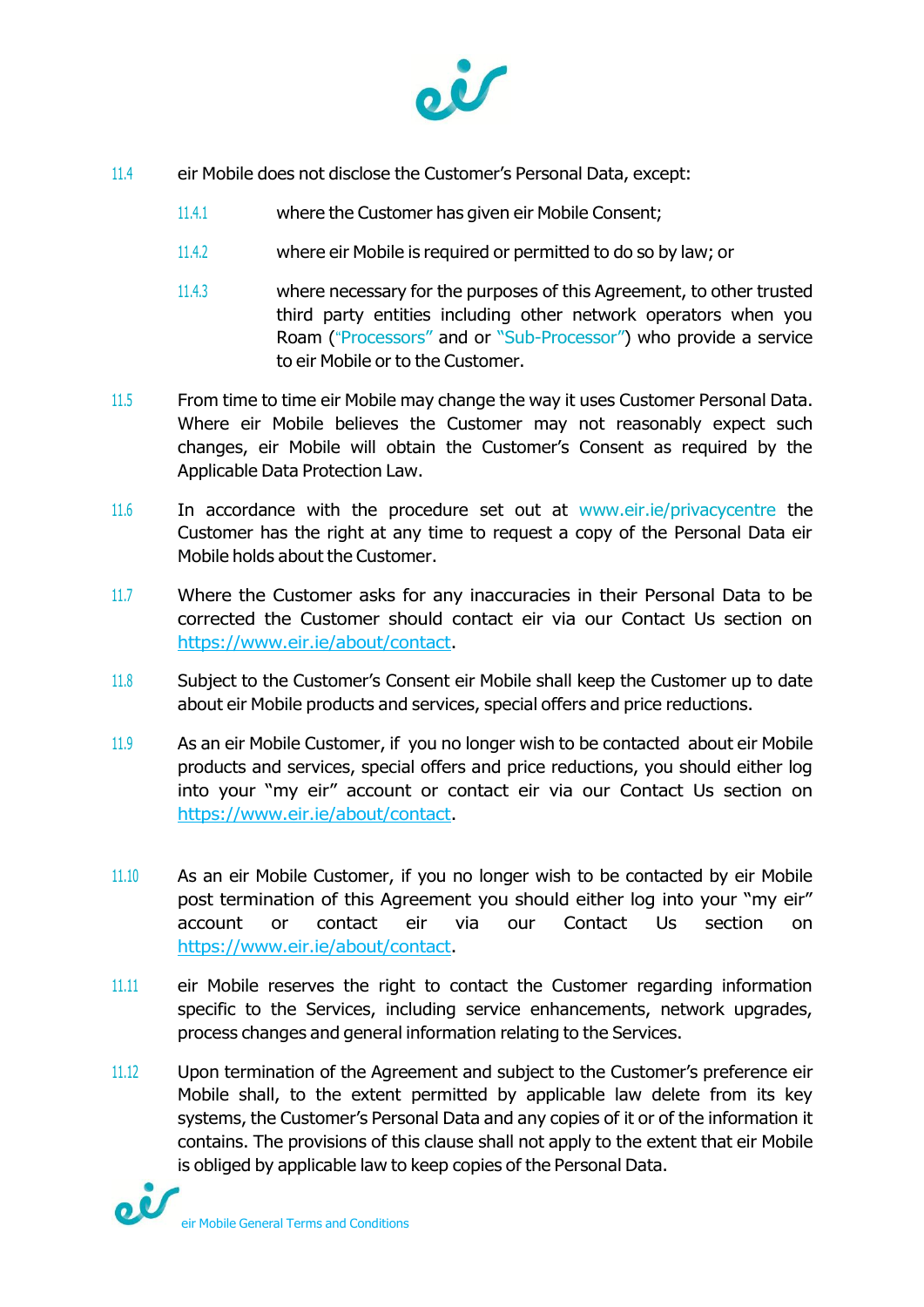

- 11.13 eir Mobile may also authorise a Processor and or Sub-Processor to process your Personal Data where required for the provision of the Services, save that suitable provisions for complying with Applicable Data Protection Law will be in any contract with a Processor and or Sub-Processor.
- 11.14 eir Mobile may need to transfer your Personal Data outside the Republic of Ireland and the European Economic Area when eir Mobile requires a Processor and or Sub-Processor to work on behalf of eir Mobile in order for eir Mobile to provide you with the Service.
- 11.15 If you are an existing eir customer, you consent to eir Mobile accessing your existing customer account details on eir's systems (name, address, credit information, etc.) for the purposes of Processing your eir Mobile application, administering you customer account and provision of the eir Mobile Service to you.
- 12. Move to eir Mobile Keep Your Number
- 12.1 By accepting the terms of the Customer Authorisation Form, you warrant and represent that you are the person authorised to instruct eir Mobile to Move the Number.
- 12.2 You acknowledge that:
	- (a) The request to eir Mobile to Move, constitutes a request to Move the number to eir Mobile;
	- (b) Terms and conditions apply to the service being offered and you have read, understood and accepted these terms and condition;
	- (c) only the Number will be Moved;
	- (d) The Customer Authorisation shall constitute notice of termination of any agreement with your Previous Service Provider and revokes any previous notice to terminate service with your Current Network Operator, subject to the terms and conditions of that agreement;
	- (e) The Move terminates service on the mobile number with your Current Network Operator;
	- (f) The services provided by your Previous Service Provider to you, including, without limitation, unused call credit or benefits, tariffs and terms and conditions of use that applied to your service will not be transferable or transferred to your eir Mobile Services; and eir Mobile does not undertake to provide these;
	- (g) any contractual and other obligations, charges and costs due to your Previous Service Provider will remain due and owing and shall be subject to settlement by you with the Previous Service Provider in accordance with the

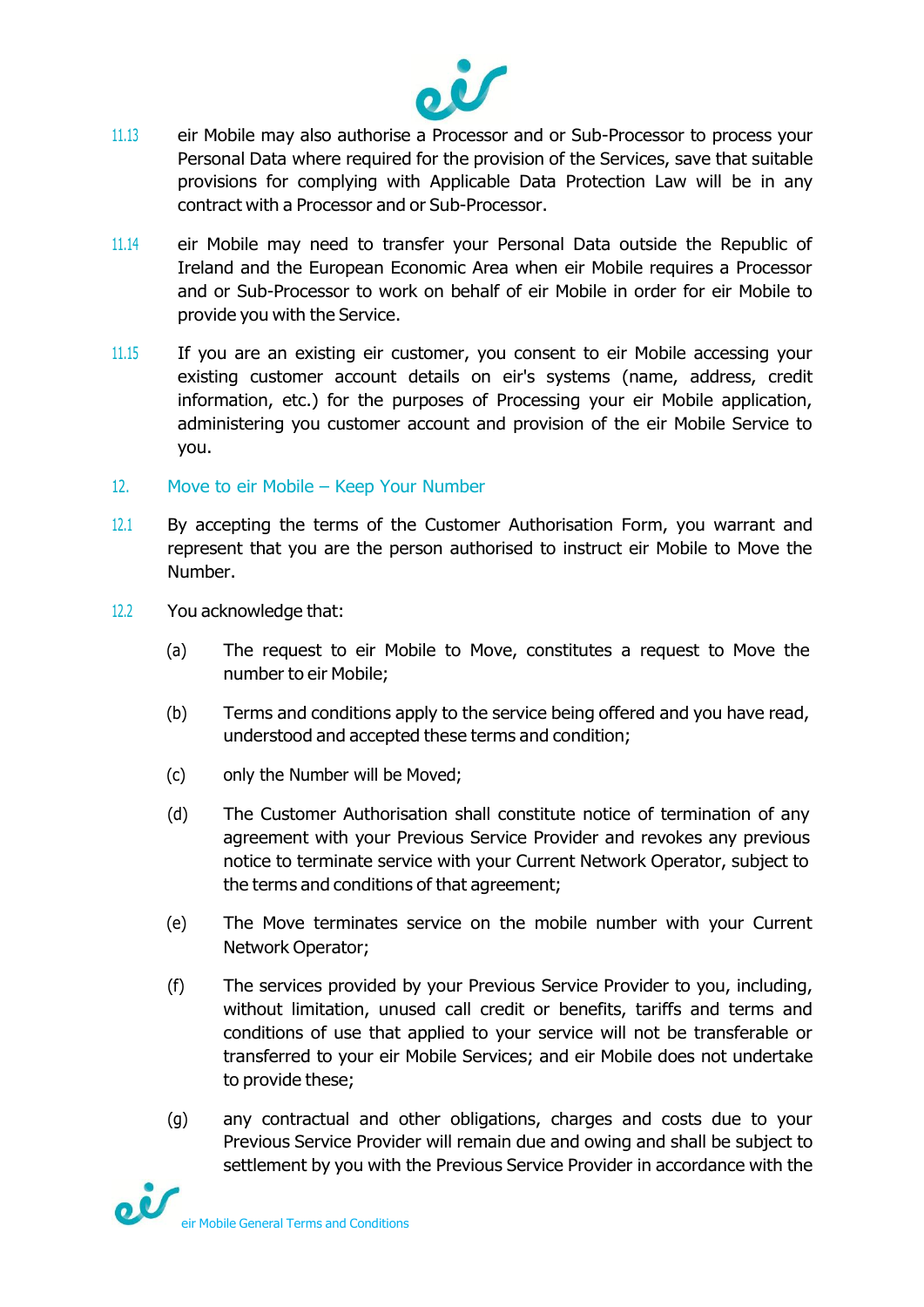

terms and conditions applying to the provision of that service; and

- (h) Should you wish to continue using your existing handset, a Network Access Code (NAC), may need to be obtained from your Current Network Operator prior to Moving, in order for your new eir Mobile SIM card to work in your existing handset;
- (i) When Moving more than one mobile number, you may receive a call from your Current Network Operator existing service provider in order to validate the request;
- (j) The process will be deemed to commence on the date of signing of the Customer Authorisation Form and it may not be possible to reverse the process once the Move has started.
- 12.3 If the signatory is not the person legally entitled to request the Service Provider to Move the Number or a person or entity authorised to complete the Customer Authorisation Form, or if fraudulent or misleading information is supplied, then the signatory will be personally liable for all or any loss or damage arising from the unauthorised transfer of the Number.
- 12.4 Agreement by eir Mobile to Move your number is subject to the validation of the information that you provide and the status of your service with your Current Network Operator. eir Mobile may refuse to process your instructions if:
	- (a) the information provided on the Customer Authorisation Form is incorrect or misleading;
	- (b) the information provided in relation to the Number is not compatible with information held by your Previous Service Provider;
	- (c) there are overdue amounts outstanding to your Previous Service Provider.

eir Mobile does not warrant or represent that the Move will be completed within a particular timeframe. There may be a period where no Services are available, from either your Previous Service Provider or from eir Mobile. eir Mobile will not be liable or responsible for making good any loss, damage, costs or expenses or other liability whether incurred directly, indirectly or as a consequence of the unavailability of the Services or services from a Previous Service Provider.

# 13. Exclusion of Liability

- 13.1 We will have no liability to you (or to anyone claiming through you) for any direct, indirect or consequential loss (whether or not foreseen or foreseeable and including loss of profit or loss of goodwill) suffered by you for any reason whatsoever and without prejudice to the generality of the foregoing by reason of:
	- (a) the suspension or termination of the Services or this Agreement or the

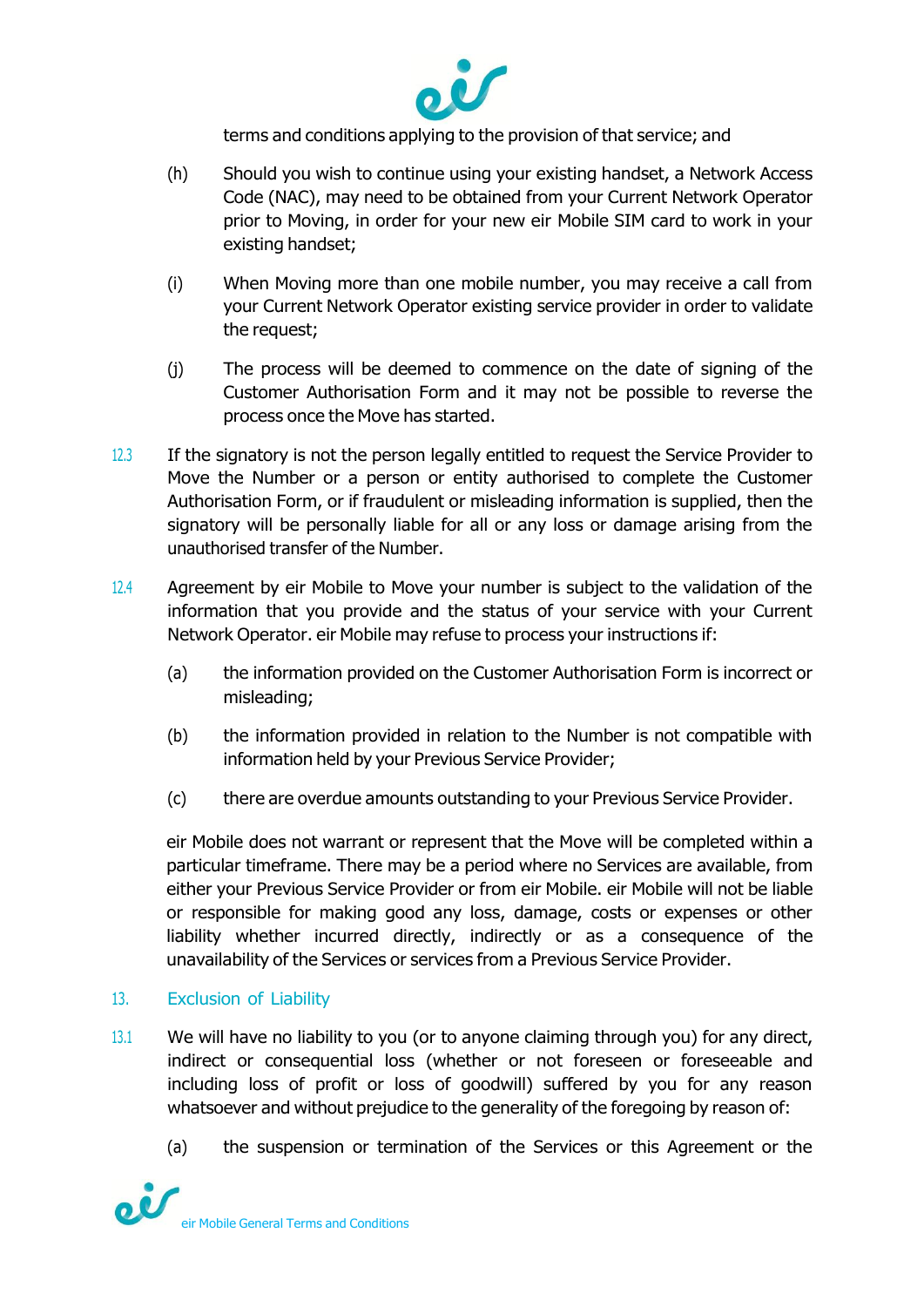

interruption of or failure of eir Mobile to provide the Services including connecting any Call made to or by the Equipment or failing to make a mobile broadband connection through the Equipment;

- (b) any Call made to or by the Equipment being overheard or intercepted by a third party;
- (c) any data transmitted to or by the Equipment being altered, used or lost;
- (d) any failure, interruption, delay, suspension or restriction in performing its obligations under this Agreement arising as a consequence of circumstances outside its reasonable control (including but not limited to any act of God, government control restrictions or prohibitions, any other act or omission of any public or regulatory authority (whether local, national, international or supranational), an act of default of any third party, supplier, agent or other person, strikes, work stoppages or labour disputes;
- (e) the effects upon you or other users of the Equipment, or upon any equipment, vehicles or aircraft in your vicinity, of any emissions or transmissions to, from, by or through the Network and/or the Equipment;
- (f) inaccurate or misleading or unlawful information provided to you via the Services;
- (g) the acts and/or omissions of other Service Providers;
- (h) any error or omission in any directory published by us, or on our behalf, containing Customer details (including without limitation the national directory database of subscribers for publicly available telephone services); or
- (i) unauthorised access to the Equipment. eir Mobile strongly recommends that sensitive information such as bank PINS, credit card numbers etc, are not stored on the Equipment.
- 13.2 eir Mobile has no control over the telecommunications systems of other networks and makes no representation and gives no warranty as to the performance or provision of the Services when being relayed through such networks or when Roaming.
- 13.3 All conditions, warranties and representations implied by law in relation to our provision of Services are excluded to the extent permitted by law. Your rights under the Sale of Goods Act 1893 (as amended) and the Sale of Goods and Supply of Services Act 1980 (as amended) are not affected.

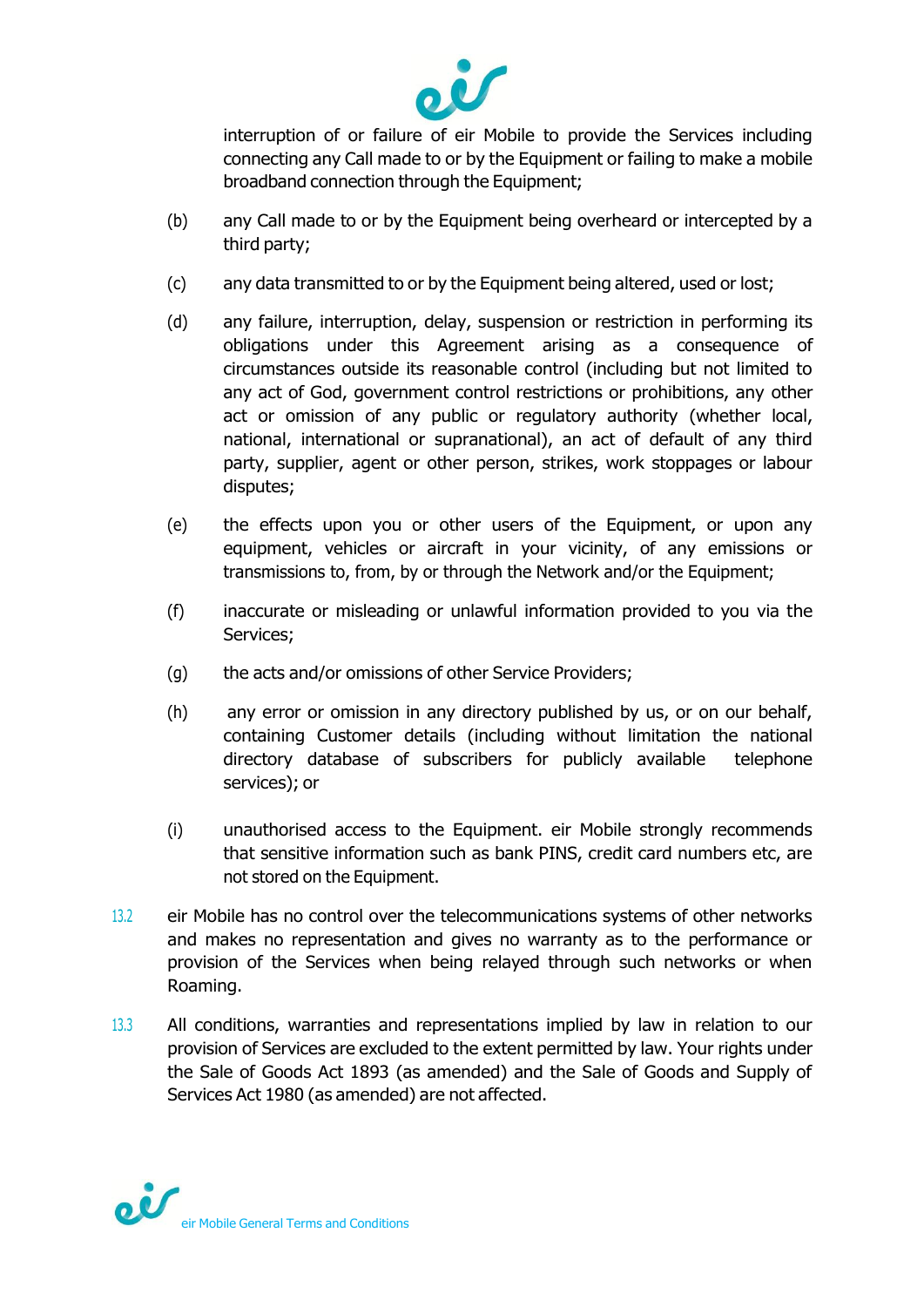

### 14. Suspension and Termination

- 14.1 eir Mobile may terminate or suspend the Services wholly or partially at any time at our option for any reason including:
	- 14.1.1 if the Network requires modification or maintenance or for security reasons or if for technical reasons it is not possible to provide the Services;
	- 14.4.2 if you do not comply with, or eir Mobile in its reasonable opinion considers that you are not complying with, the terms of this Agreement, including without limitation clause 6 or non- payment of any sums due by you (in which case we reserve the right to charge for reconnection and/or to require revised payment terms or Advance Payment or Deposit);
	- 14.4.3 if you are using the Services for commercial resale use;
	- 14.4.4 if you are using the Services, the Equipment (including your eir Mobile SIM Card) or your Number in any way which breaches any security or other safeguards or in any other way which harms or interferes with the Network, Services or the network or systems of any third parties;
	- 14.4.5 where eir Mobile reasonably believes that you are unable to comply with payment obligations;
	- 14.4.6 if, having made reasonable efforts, we cannot contact you;
	- 14.4.7 where eir Mobile is of the reasonable opinion that you have provided false or misleading information on your Application; or
	- 14.4.8 if you breach any provision of clause 5 or any provision of the Fair Use Policy.
- 14.5 You will remain liable for Charges during any period of suspension.
- 14.6 eir Mobile may terminate this Agreement immediately:
	- 14.6.1 if you do not rectify the reason underlying the suspension of Services pursuant to clause 14.1 within thirty (30) days of suspension;
	- 14.6.2 if you fail to pass such credit checks or exceed any credit limit specified by eir Mobile;

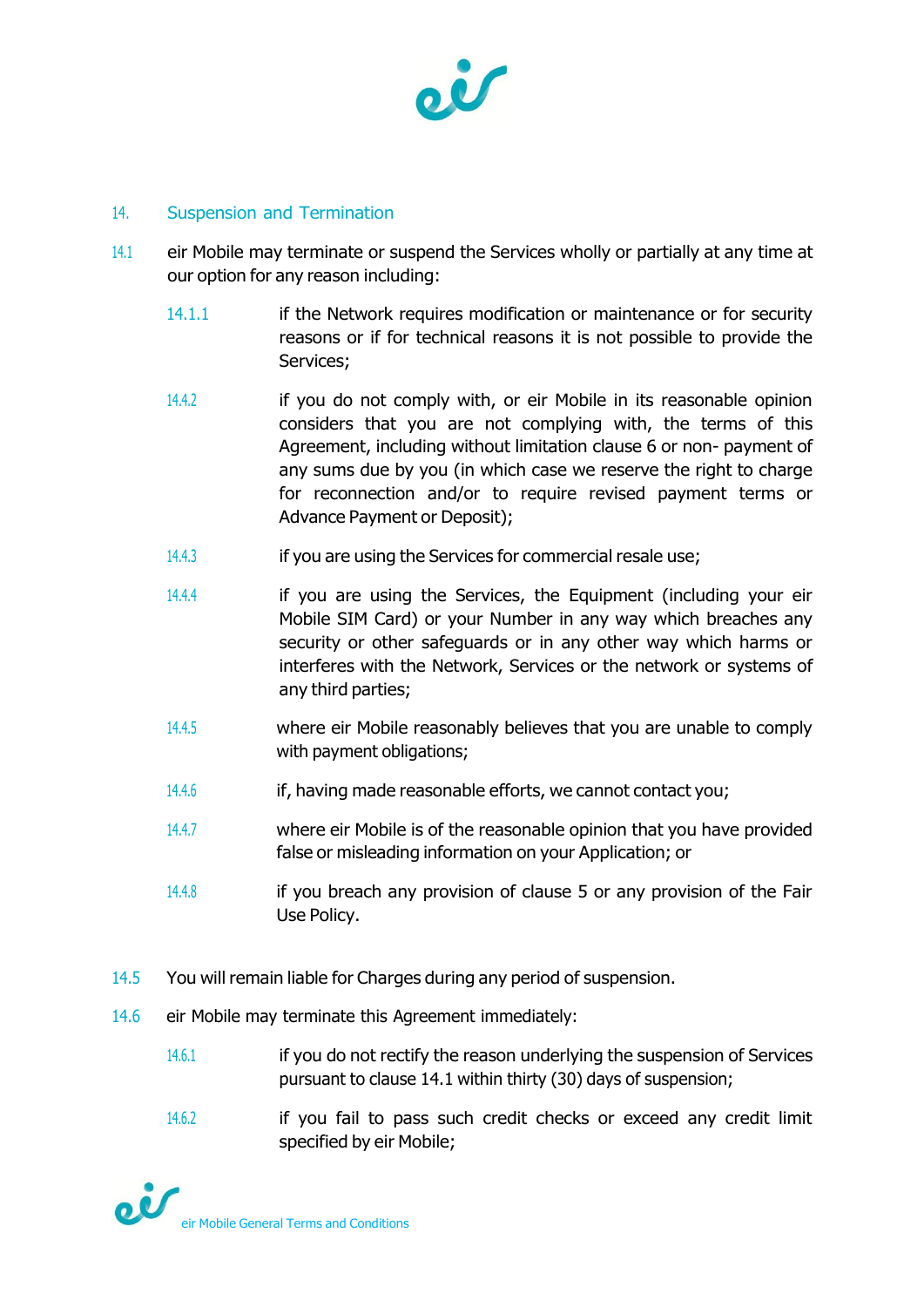

- 14.6.3 if you fail to pay any sums due under this Agreement by the due date;
- 14.6.4 if you breach any of the terms of this Agreement or if any information supplied by you to eir Mobile is false or misleading;
- 14.6.5 if we believe, on reasonable grounds, that you are unable to pay the Charges;
- 14.6.6 if we receive a valid request to Move your Number from eir Mobile to another Service Provider. You will remain liable for all Charges and other costs due up to the date of termination, including any applicable termination Charges, plus any additional interest which accrues;
- 14.6.7 if you are adjudicated as bankrupt, become insolvent or make any composition or arrangement with or assignment for the benefit of creditors; or
- 14.6.8 if any meeting of the Customer's creditors is called pursuant to section 587, of the Companies Act 2014 or if the Customer enters into liquidation, receivership or examinership or any steps are taken to appoint a liquidator, receiver or examiner to the Customer.
- 14.7 In the event of changes to these terms and conditions notified by eir Mobile, you may terminate this Agreement without charge by giving notice in writing prior to the date of implementation of such changes. You will be deemed to have accepted any implemented changes by continuing to use the Services. The right to exit will apply except if the change(s) to the Agreement is (1) exclusively to the Customer's benefit, (2) is of a purely administrative nature and has no negative effect on the Customer or (3) is directly imposed by European Union or national law.
- 14.8 Upon termination of the Agreement we shall disconnect your Equipment from the Network, you will forfeit and lose any existing call credit applying on your account and eir Mobile will be entitled to ascribe your existing number to another customer or your original/new Network Operator Exercise of our entitlements shall not prejudice or affect the exercise of any other right or remedy which may be available to eir Mobile.

# 15. Disputes

If you wish to raise a dispute with us in relation to this Agreement, please refer for full detail on the applicable procedure to the Customer Code of Practice available [http://support.eir.ie/article/codeofpractice c](http://support.eir.ie/article/codeofpractice)ontact details for customer enquiries are available on <https://www.eir.ie/complaints/>

#### 16. Miscellaneous

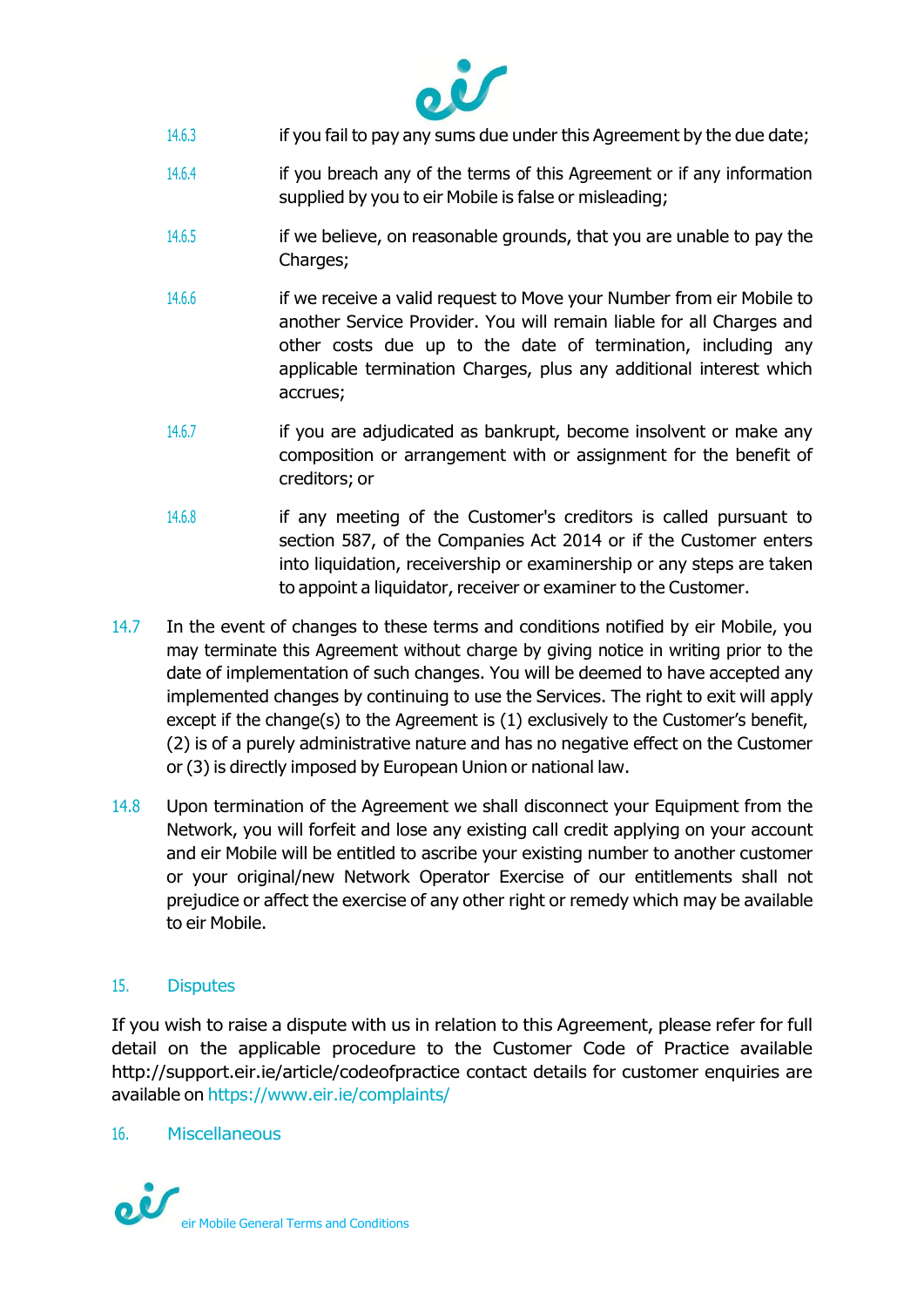

- 16.1 All the terms and provisions of this Agreement are distinct and severable, and if any term or provision is held unenforceable, illegal or void in whole or in part by any court, regulatory authority or other competent authority it shall to that extent be deemed not to form part of this Agreement, and the enforceability, legality and validity of the remainder of this Agreement will not be affected; provided that, in any case where as a result of the operation of this clause the rights or obligations of a party are materially altered to the detriment of the party, that party may terminate this agreement within thirty (30) days from the date of the relevant decision of the relevant court, regulatory authority or other competent authority. Any waiver, concession or extra time we allow you is limited to the specific circumstances and case in which it was given and does not affect our rights under the Agreement in any other way.
- 16.2 Any provisions of this Agreement which are intended by their nature to continue or to come into effect after termination or suspension shall survive termination or suspension of this Agreement and shall continue in full force and effect.
- 16.3 This Agreement constitutes the entire understanding between the parties relating to the subject matter hereof.
- 16.4 This Agreement shall be governed by the laws of Ireland and the parties submit to the exclusive jurisdiction of the Courts of Ireland.

# 17. Definitions

In this Agreement the following terms mean:

"Advance Payment" means a payment by the Customer (excluding Charges) which may be required before the Customer is authorised to use specific Services to include, but not limited to, International Calls, Roaming and Premium Rate Services;

"Applicable Data Protection Law" means:

- (a) the Irish Data Protection Acts 1988 to 2018;
- (b) the European Communities (Electronic Communications Networks & Services) (Privacy & Electronic Communications) Regulations 2011;
- (c) the EU Data Protection Directive 95/46/EC;
- (d) the EU ePrivacy Directive 2002/58/EC (as amended) (the "ePrivacy Directive");
- (e) the General Data Protection Regulation (Regulation (EU) 2016/679 (the "GDPR"); and
- (f) any successor or replacement to the laws set out above (including, when they come into force, and the successor to the ePrivacy Directive).

"Application" means the application for the Services completed by or on behalf of the

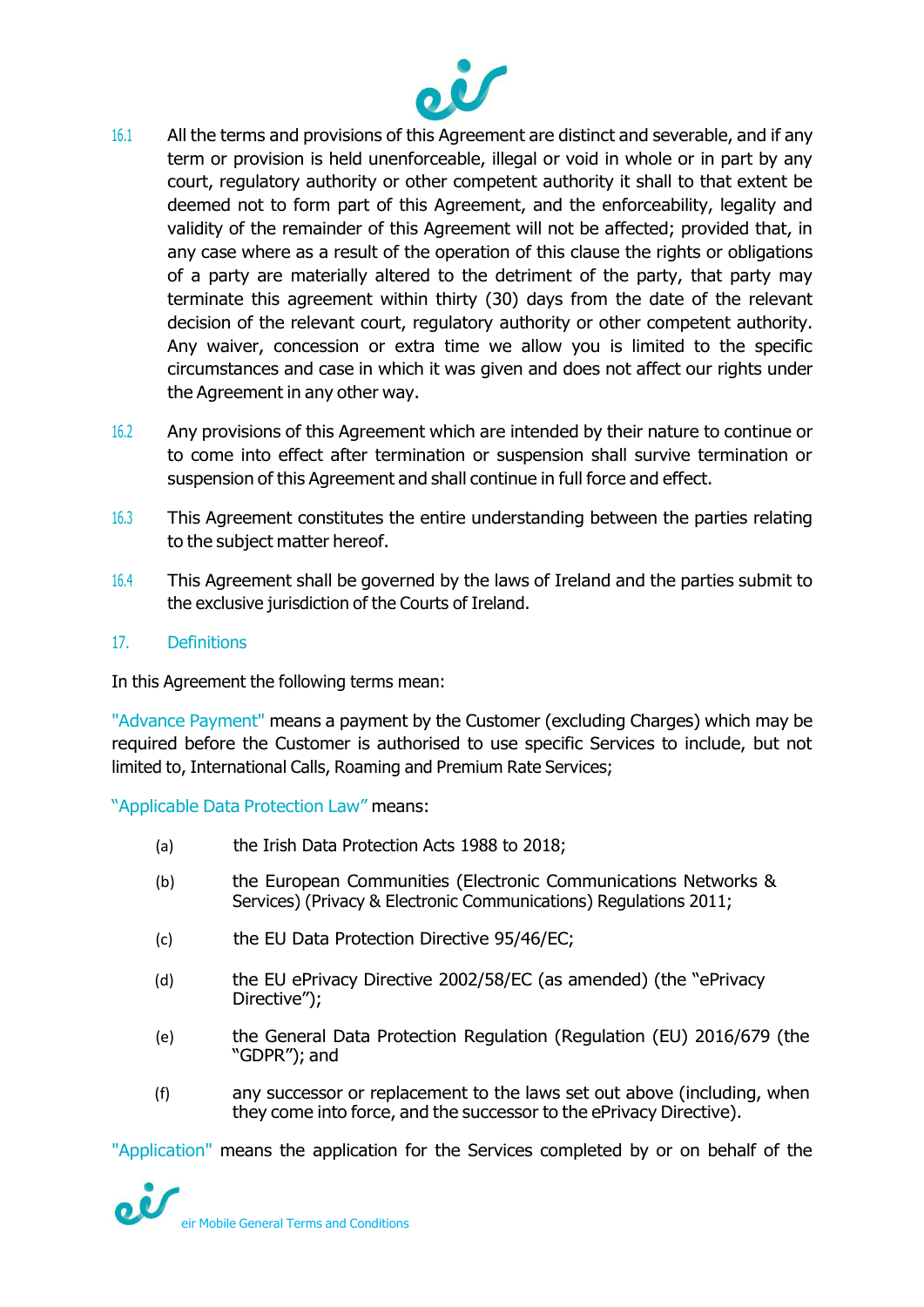

Customer for the Services and all information, consents and statements which it contains (which information, consents and statements may be obtained over the telephone or online);

"Bill Pay Service" means the postpaid eir Mobile service whereby the Customer is charged for Services already availed of;

"Business Day" means a day (other than a Saturday or a Sunday or public holiday in Ireland) on which clearing banks are generally open for business in Dublin;

"Call" means a transmission made over the Network for the purpose of communicating a voice or data message (which includes, without limitation, short text messages ("SMS"), multi-media messages ("MMS"), and usage of Data Sessions);

"Call Content" means the content of any Call received or made by a Customer over the Network;

"Charges" means the charges for the Services, whether Bill Pay Service or Prepay Service, as specified on [www.eir.ie/termsandconditions](http://www.eir.ie/termsandconditions) including, but not limited to, connection charges, monthly rental, or tariff charges, call charges, modem charges, any applicable additional usage charges calculated according to the rates prevailing from time to time, administrative charges and charges for Third Party Services which the Customer may choose to receive;

"Customer" means the individual or entity named on the Application and any person reasonably appearing to us to be acting with such individual's or entity's authority;

"Customer Authorisation" means the authorisation, verbal or written required from the Customer to process a Move;

"Customer Authorisation" means the authorisation, verbal or written required from the Customer to process a Move.

"Customer Authorisation Form" means the form which eir Mobile may require a customer to complete in order to complete a Customer Authorisation.

"Data Session" means a connection to the internet or mobile internet ("WAP") established using GPRS, 3G/UMTS, or other technology made available over the Network;

"Deposit" means a payment made by the Customer to us before or after connection to the Network, as security for payment of Charges;

"eir Group Company" means eircom Limited or any company controlled by, or controlling, eircom Limited;

"eir Mobile SIM Card" means the card, bearing a unique mobile telephone number, the related personal Unlocking Code and personal identification number, used with a handset or other terminal or modem (e.g. PDA/dongle for mobile broadband) to access the Services;

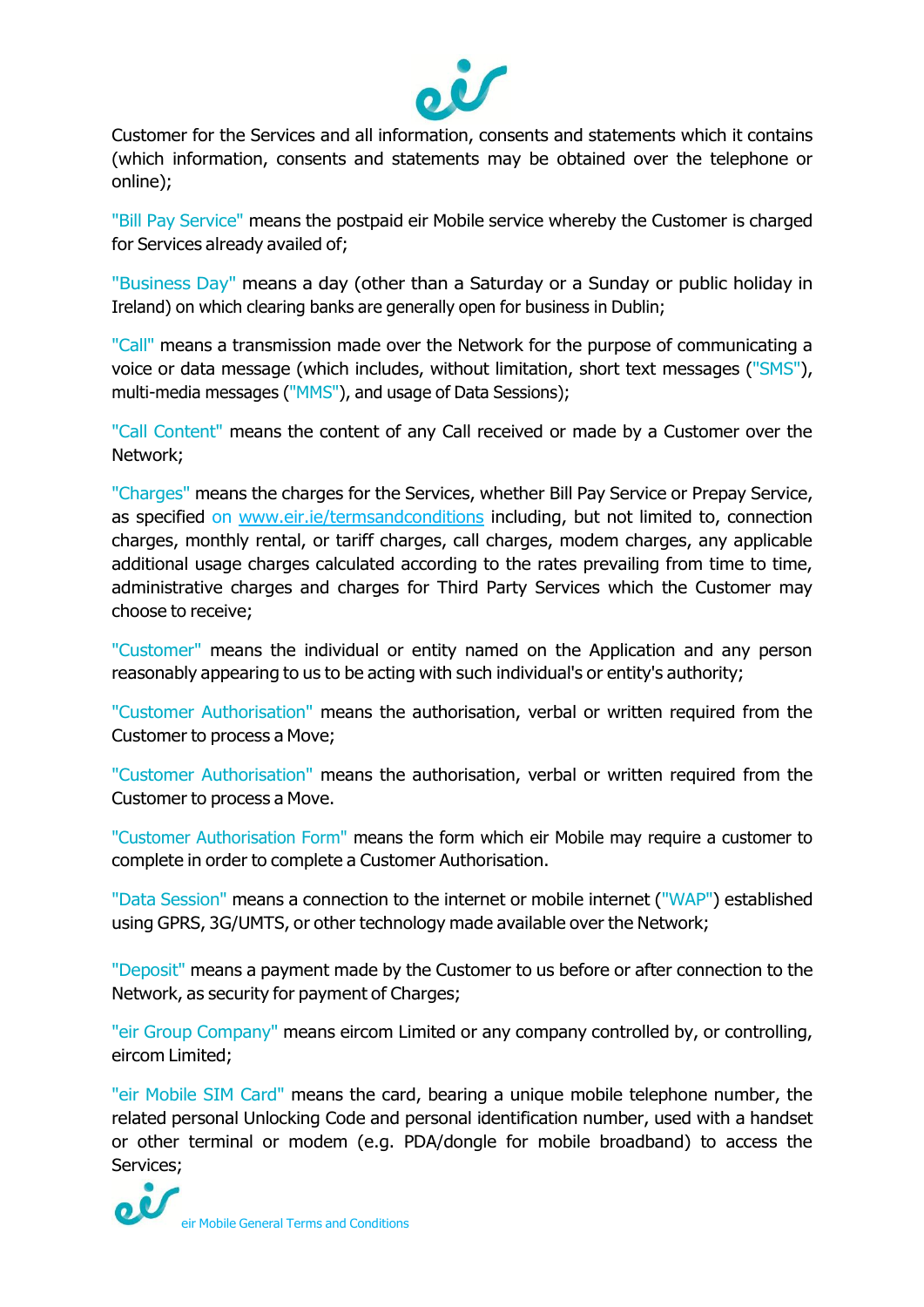

"Equipment" means, unless otherwise specified, the handset or other terminal or modem (e.g. PDA / dongle for mobile broadband), the eir Mobile SIM Card and/or any other equipment which is provided by eir Mobile to the Customer pursuant to this Agreement in connection with the Services;

"Fair Usage Policy" means the fair usage policy as applicable to the Services as displayed on [www.eir.ie/termsandconditions/](http://www.eir.ie/termsandconditions/) as may be amended from time to time;

"International Call" means a Call made from the Republic of Ireland to an international landline or international mobile;

"Minimum Period" means the minimum period associated with your Price Plan, as specified on the Application Form, commencing on the date on which the Service is first made available to the Bill Pay Customer pursuant to this Agreement or from any re-execution or new execution of this Agreement or written acceptance of new terms, during which period the Customer is not entitled to terminate the Agreement;

"Mobile Broadband" means the service which may be provided through specific Equipment, which in conjunction with a personal computer, enables connection to the world wide web over eir Mobile's 3G, 4G or 5G Network;

"Move" means the transfer of the Number used by you on a mobile network of a third party Service Provider, to the Network or from the Network to a mobile network of a third party Service Provider and "Move" and "Moving" shall be construed accordingly as the context requires. Also referred to as Port or Porting;

"Network" means mobile telecommunications networks and systems used to provide the Services including all of the cables, exchanges, transmitters, receivers, computer hardware and software, and other equipment and facilities (excluding equipment owned by the Customer and by other users and customers of the Services);

"Number" means the unique ten-digit Mobile Station International Subscriber Directory Number (MSISDN) programmed into an eir Mobile SIM Card;

"Prepay Service" means the pre paid eir Mobile service whereby the Customer is charged for Services to be availed of;

"Previous Service Provider" means the authorised Service Provider, other than eir Mobile, which, immediately prior to the Customer entering this Agreement and Moving the Number, was supplying services to the Customer through the Number;

"Price Plans" means the various tariff structures applicable to the different Services offered by eir Mobile and available to the Customer (as published by eir Mobile periodically and available on www.eir.ie) and Price Plan will be interpreted accordingly;

"Privacy Policy" means eir's privacy policy set at out at [www.eir.ie/privacycentre;](http://www.eir.ie/privacycentre)